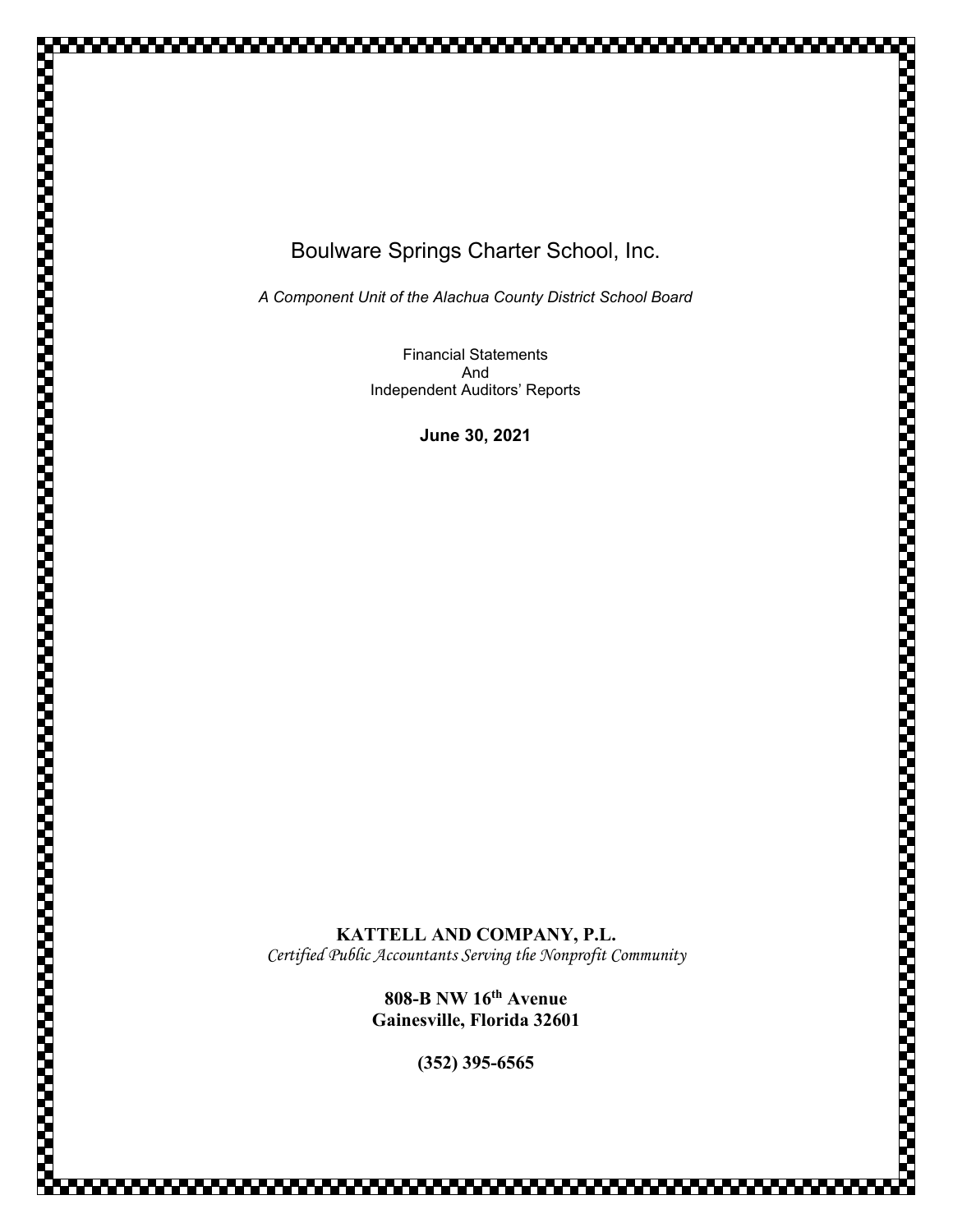# **Financial Statements and Independent Auditors' Reports June 30, 2021 Boulware Springs Charter School, Inc.**

*A Component Unit of the Alachua County District School Board*

### **Contents**

| REQUIRED SUPPLEMENTARY INFORMATION:                                              |  |
|----------------------------------------------------------------------------------|--|
|                                                                                  |  |
| SPECIAL PURPOSE FINANCIAL STATEMENTS:                                            |  |
| Government-wide Financial Statements:                                            |  |
|                                                                                  |  |
|                                                                                  |  |
| Governmental Fund Financial Statements:                                          |  |
|                                                                                  |  |
| Reconciliation of the Balance Sheet to the Statement of Net Position  8          |  |
| Statement of Revenues, Expenditures and Changes in Fund Balances 9               |  |
| Reconciliation of the Statement of Revenues, Expenditures and Changes            |  |
|                                                                                  |  |
|                                                                                  |  |
| REQUIRED SUPPLEMENTARY INFORMATION:                                              |  |
|                                                                                  |  |
| <b>ADDITIONAL ELEMENTS:</b>                                                      |  |
|                                                                                  |  |
|                                                                                  |  |
| Independent Auditors' Report on Internal Control Over Financial Reporting and on |  |
| Compliance and Other Matters Required by Government Auditing Standards  20       |  |
|                                                                                  |  |
|                                                                                  |  |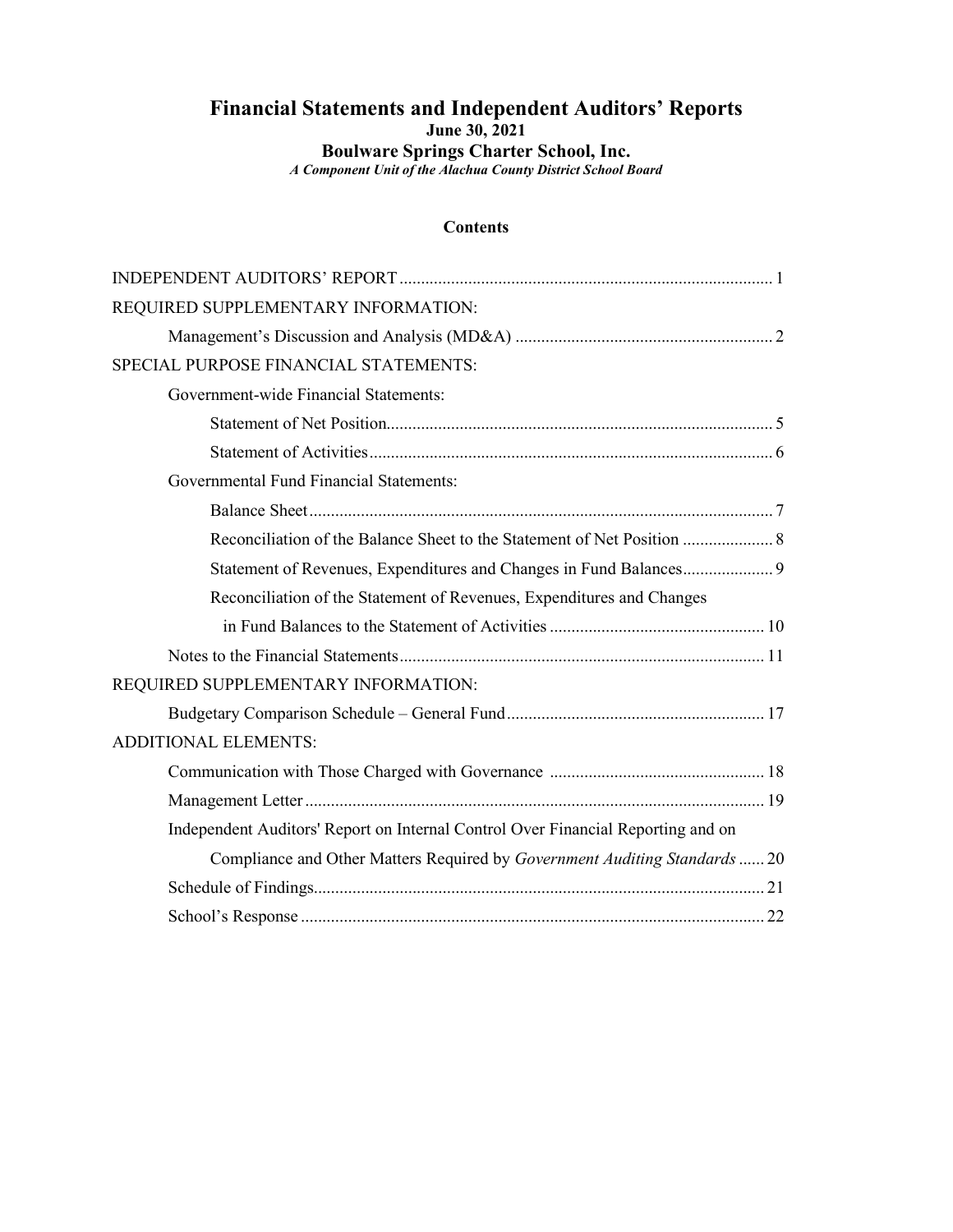*Certified Public Accountants Serving the Nonprofit Community*

808-B NW 16th Avenue Gainesville, Florida 32601 352-395-6565 kattell.com

### **INDEPENDENT AUDITORS' REPORT**

To the Board of Directors Contact Contact Contact Contact Contact Contact Contact Contact Contact Contact Contact Contact Contact Contact Contact Contact Contact Contact Contact Contact Contact Contact Contact Contact Cont Boulware Springs Charter School, Inc.

**Report on Financial Statements**

We have audited the accompanying financial statements of the governmental activities and each major fund of the Boulware Springs Charter School, Inc. (the School), a component unit of the Alachua County District School Board, as of and for the year ended June 30, 2021, and the related notes to the financial statements, which collectively comprise the School's basic financial statements as listed in the table of contents.

**Management's Responsibility for the Financial Statements.** Management is responsible for the preparation and fair presentation of these financial statements in accordance with the accounting principles generally accepted in the United States of America; this includes the design, implementation, and maintenance of internal control relevant to the preparation and fair presentation of financial statements that are free from material misstatement, whether due to fraud or error.

**Auditors' Responsibility.** Our responsibility is to express opinions on these financial statements based on our audit. We conducted our audit in accordance with auditing standards generally accepted in the United States of America and the standards applicable to financial audits contained in *Government Auditing Standards*, issued by the Comptroller General of the United States. Those standards required that we plan and perform the audit to obtain reasonable assurance about whether the financial statements are free from material misstatement.

An audit involves performing procedures to obtain audit evidence about the amounts and disclosures in the financial statements. The procedures selected depend on the auditor's judgment, including the assessment of the risks of material misstatement of the financial statements, whether due to fraud or error. In making those risk assessments, the auditor considers internal control relevant to the entity's preparation and fair presentation of the financial statements in order to design audit procedures that are appropriate in the circumstances, but not for the purpose of expressing an opinion on the effectiveness of the entity's internal control. Accordingly, we express no such opinion. An audit also includes evaluating the appropriateness of accounting policies used and the reasonableness of significant accounting estimates made by management, as well as evaluating the overall presentation of the financial statements.

We believe that the audit evidence we have obtained is sufficient and appropriate to provide a basis for our audit opinions.

**Opinions.** In our opinion, the financial statements referred to above present fairly, in all material respects, the respective financial position of the governmental activities and each major fund of the School as of June 30, 2021, and the respective changes in financial position thereof for the year then ended in accordance with accounting principles generally accepted in the United States of America.

**Other Matters - Required Supplementary Information.** Accounting principles generally accepted in the United States of America require that management's discussion and analysis and the budgetary comparison schedule, as listed in the table of contents, be presented to supplement the basic financial statements. Such information, although not a part of the basic financial statements, is required by the Governmental Accounting Standards Board who considers it to be an essential part of financial reporting for placing the basic financial statements in an appropriate operational, economic, or historical context. We have applied certain limited procedures to the required supplementary information in accordance with auditing standards generally accepted in the United States of America, which consisted of inquiries of management about the methods of preparing the information and comparing the information for consistency with management's responses to our inquiries, the basic financial statements, and other knowledge we obtained during our audit of the basic financial statements. We do not express an opinion or provide any assurance on the information because the limited procedures do not provide us with sufficient evidence to express an opinion or provide any assurance.

#### **Other Reporting Required by** *Government Auditing Standards*

In accordance with *Government Auditing Standards,* we have also issued our report dated October 11, 2021, on our consideration of the School's internal control over financial reporting (internal control) and on our tests of its compliance with certain provisions of laws, regulations, contracts, and grant agreements and other matters. The purpose of that report is solely to describe the scope of our testing of internal control and compliance and the results of that testing, and not to provide an opinion on the effectiveness of the School's internal control or on compliance. That report is an integral part of an audit performed in accordance with *Government Auditing Standards* in considering the School's internal control and compliance.

Kattell and Company, P.L.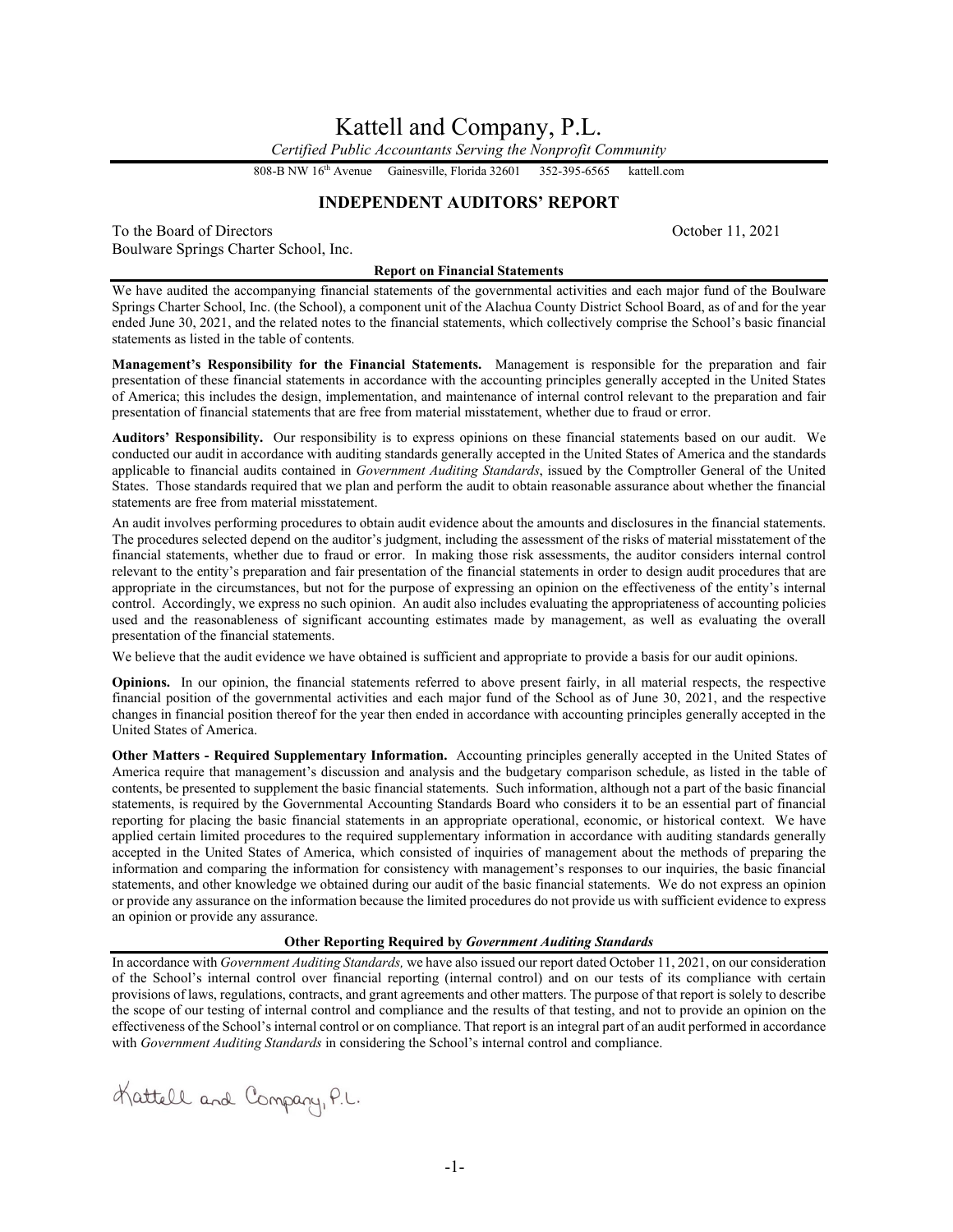# **Management's Discussion and Analysis June 30, 2021 Boulware Springs Charter School, Inc.**

*A Component Unit of the Alachua County District School Board*

This discussion and analysis of the School's financial performance provides an overview of the School's financial activities for the fiscal year ended June 30, 2021. Please read it in conjunction with the School's financial statements, which follow this section.

The following are various financial highlights for fiscal year 2021:

- The School's overall net position increased by approximately \$275,000, which is a 40% increase.
- Total ending unrestricted net position was \$748,205.
- The School had total expenses for the year of about \$1,392,000 compared to revenues of approximately \$1,667,000.
- The School educated 150 and 156 students in the years ending June 30, 2021 and June 30, 2020, respectively, serving grades K-5.

### **OVERVIEW OF THE BASIC FINANCIAL STATEMENTS**

This annual report contains government-wide financial statements that report on the School's activities as a whole and fund financial statements that report on the School's individual funds.

#### **Government-wide Financial Statements**

The first financial statement is the Statement of Net Position. This statement includes all of the School's assets and liabilities using the accrual basis of accounting. Accrual accounting is similar to the accounting used by most private-sector companies. All of the current year revenues and expenses are recorded, regardless of when cash is received or paid. Net position – the difference between assets and liabilities – can be used to measure the School's financial position.

The second financial statement is the Statement of Activities. This statement is also shown using the accrual basis of accounting. It shows the increases and decreases in net position during the fiscal year. Over time, the increases or decreases in net position are useful indicators of whether the School's financial health is improving or deteriorating. However, other non-financial factors, such as enrollment levels or changes in state funding, must also be considered when assessing the overall health of the School.

In these statements, all of the School's activities are considered to be governmental activities. The School has no business-type activities, which are generally financed in whole or in part by fees charged to external parties for goods or services.

#### **Fund Financial Statements**

Following the government-wide financial statements are the fund financial statements. They provide more detailed information about the School's funds.

The School maintains one individual governmental fund, the General Fund.

Governmental funds are accounted for using modified accrual accounting. Modified accrual accounting focuses on available cash and other financial assets that can readily be converted to cash. This provides a shorter-term view of the fund's financial position. A reconciliation is provided with these statements, which helps to explain the differences between the fund financial statements and the government-wide financial statements.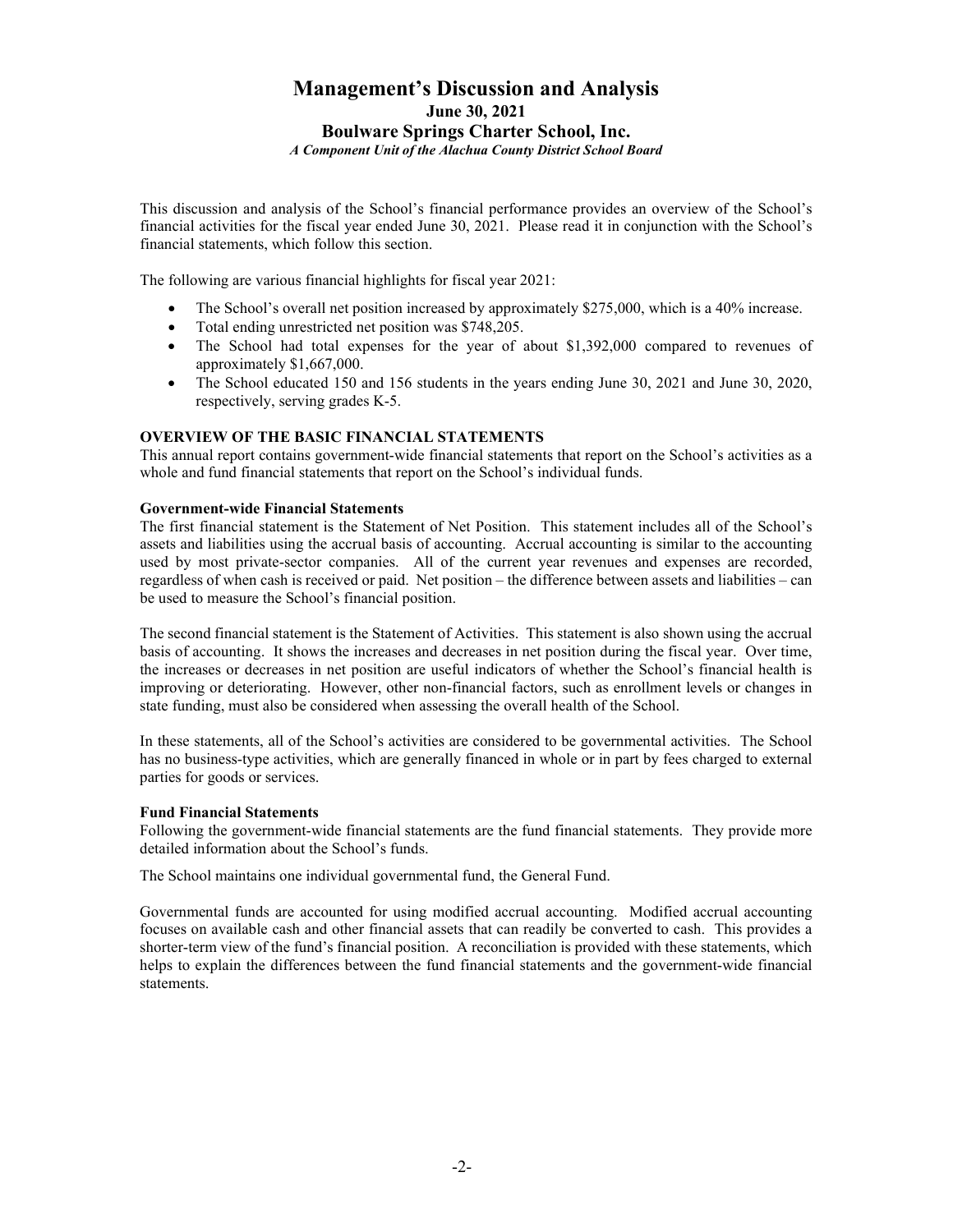## **Management's Discussion and Analysis June 30, 2021 Boulware Springs Charter School, Inc.**

*A Component Unit of the Alachua County District School Board*

## **CONDENSED FINANCIAL INFORMATION**

The following table presents condensed, government-wide current year and prior year data about net position and changes in net position.

|                                       |                           | 2021         | 2020         |           |  |  |
|---------------------------------------|---------------------------|--------------|--------------|-----------|--|--|
|                                       |                           | Governmental | Governmental |           |  |  |
|                                       |                           | Activities   | Activities   |           |  |  |
| <b>Net Position</b>                   |                           |              |              |           |  |  |
| Assets:                               |                           |              |              |           |  |  |
| Non-capital Assets                    | \$                        | 755,998      | \$           | 682,982   |  |  |
| Capital Assets, Net                   |                           | 249,115      |              | 261,945   |  |  |
| <b>Total Assets</b>                   |                           | 1,005,113    |              | 944,927   |  |  |
| Liabilities:                          |                           |              |              |           |  |  |
| <b>Current Liabilities</b>            |                           | 7,793        |              | 4,677     |  |  |
| Long-term Liabilities                 |                           | 33,547       |              | 251,233   |  |  |
| <b>Total Liabilities</b>              |                           | 41,340       |              | 255,910   |  |  |
| Net position:                         |                           |              |              |           |  |  |
| Net investment in Capital Assets      |                           | 215,568      |              | 195,612   |  |  |
| Unrestricted                          |                           | 748,205      |              | 493,405   |  |  |
| <b>Total Net position</b>             | $\boldsymbol{\mathsf{S}}$ | 963,773      | \$           | 689,017   |  |  |
|                                       |                           |              |              |           |  |  |
| <b>Change in Net Position</b>         |                           |              |              |           |  |  |
| Program Revenues:                     |                           |              |              |           |  |  |
| <b>Charges for Services</b>           | \$                        | 55,085       | \$           | 39,407    |  |  |
| Capital Grants & Contributions        |                           | 98,315       |              | 98,418    |  |  |
| <b>General Revenues:</b>              |                           |              |              |           |  |  |
| Paycheck Protection Program Funds     |                           | 184,900      |              |           |  |  |
| Title I Grant                         |                           | 114,986      |              | 123,512   |  |  |
| Title II Grant                        |                           | 210          |              | 2,460     |  |  |
| Title IV Grant                        |                           | 3,483        |              | 1,885     |  |  |
| Cares Act Grant                       |                           | 57,776       |              |           |  |  |
| <b>CSP Distance Learning Project</b>  |                           | 37,981       |              |           |  |  |
| Florida Education Finance Program     |                           | 1,105,441    |              | 1,071,637 |  |  |
| <b>Other State Revenues</b>           |                           | 3,245        |              | 35,850    |  |  |
| Unrestricted Grants & Contributions   |                           | 5,557        |              | 6,916     |  |  |
| Unrestricted Investment Earnings      |                           | 186          |              | 1,051     |  |  |
| <b>Total Revenues</b>                 |                           | 1,667,165    |              | 1,381,136 |  |  |
| Program Expenses:                     |                           |              |              |           |  |  |
| Instruction                           |                           | 884,578      |              | 838,997   |  |  |
| <b>Instructional Support Services</b> |                           | 1,698        |              | 680       |  |  |
| General Support                       |                           | 271,294      |              | 243,422   |  |  |
| <b>Community Services</b>             |                           | 28,862       |              | 22,148    |  |  |
| Operation of Plant                    |                           | 203,668      |              | 174,515   |  |  |
| Interest                              |                           | 2,309        |              | 3,775     |  |  |
| <b>Total Expenses</b>                 |                           | 1,392,409    |              | 1,283,537 |  |  |
| Change in Net Position                |                           | 274,756      |              | 97,599    |  |  |
| <b>Beginning Net Position</b>         |                           | 689,017      |              | 591,418   |  |  |
| <b>Ending Net Position</b>            | \$                        | 963,773      | \$           | 689,017   |  |  |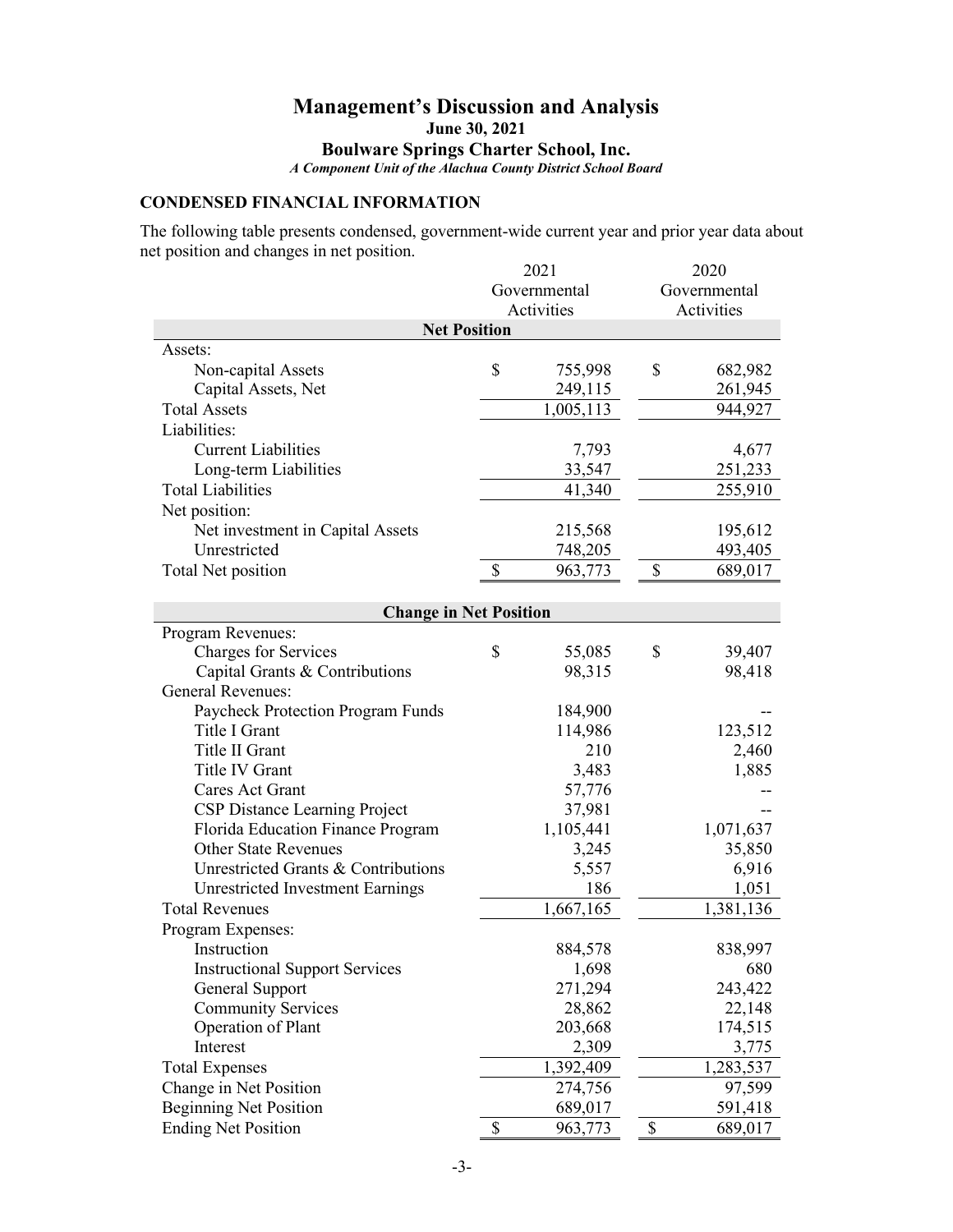## **Management's Discussion and Analysis June 30, 2021**

#### **Boulware Springs Charter School, Inc.**

*A Component Unit of the Alachua County District School Board*

### **OVERALL FINANCIAL POSITION AND RESULTS OF OPERATIONS**

**Governmental Activities.** The governmental activities generated \$153,400 in program revenues and \$1,513,765 of general revenues, and incurred \$1,392,409 of program expenses. This resulted in a \$274,756 increase in net position.

#### **THE SCHOOL'S INDIVIDUAL FUNDS**

**General Fund.** The fund balance of the General Fund increased by \$69,900, from \$678,305 to \$748,205.

#### **BUDGETARY HIGHLIGHTS**

**General Fund.** The original budget was amended to reflect increased costs related to the pandemic. There were no differences between the final budget and actual amounts.

### **CAPITAL ASSETS AND DEBT ADMINISTRATION**

**Capital Assets.** The School had no significant capital asset activity. Please refer to a note to the accompanying financial statements entitled *Capital Assets and Depreciation* for more detailed information about the School's capital asset activity.

**Debt Administration.** The Paycheck Protection Program Loan was forgiven and the School made scheduled payments on its existing debt. Please refer to a note to the accompanying financial statements entitled *Long-Term Liabilities* for more detailed information about the School's long-term debt activity.

#### **ECONOMIC FACTORS**

The School currently is not aware of any conditions that are expected to have a significant effect on the School's financial position or results of operations.

#### **CONTACTING THE SCHOOL'S FINANCIAL MANAGEMENT**

This financial report is designed to provide a general overview of the School's finances and to show the School's accountability for the money it receives. If you have any questions about this report or need additional financial information, contact Kay Abbitt, Director, Boulware Springs Charter School, Inc., 1303 NE 23rd Avenue, Gainesville, FL 32609.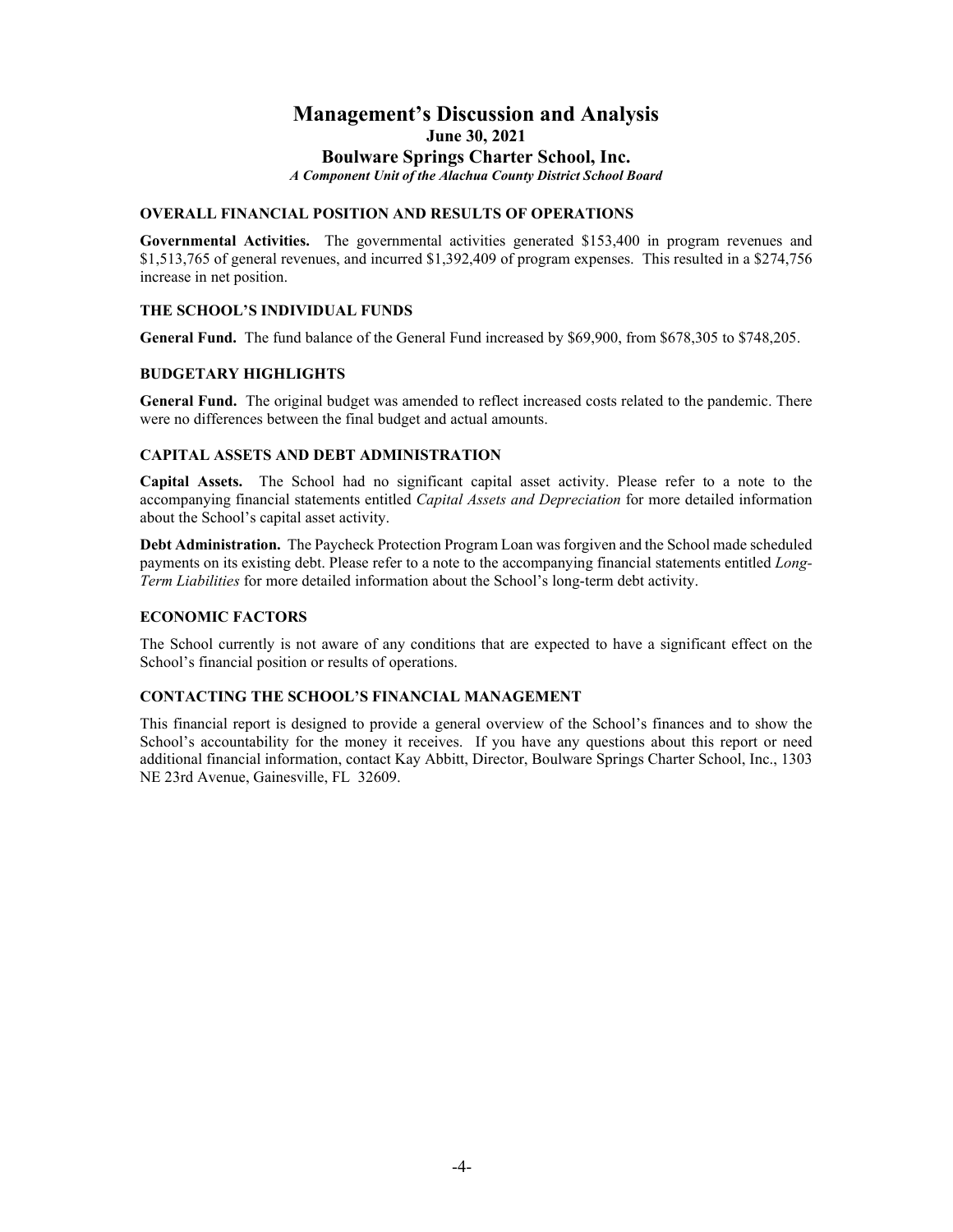# **Statement of Net Position June 30, 2021 Boulware Springs Charter School, Inc.**

|                                  | Governmental  |
|----------------------------------|---------------|
|                                  | Activities    |
| Assets                           |               |
|                                  |               |
| Cash                             | \$<br>719,299 |
| Receivables                      | 2,768         |
| Prepaid Expenses                 | 28,231        |
| Deposits                         | 5,700         |
| Depreciable Capital Assets, Net  | 249,115       |
|                                  |               |
| <b>Total Assets</b>              | 1,005,113     |
|                                  |               |
| Liabilities                      |               |
|                                  |               |
| <b>Accounts Payable</b>          | 2,933         |
| Salaries Payable                 | 4,860         |
| Long-Term Liabilities:           |               |
| Due in Less than One Year        | 33,547        |
|                                  |               |
| <b>Total Liabilities</b>         | 41,340        |
|                                  |               |
| <b>Net Position</b>              |               |
|                                  |               |
| Net Investment in Capital Assets | 215,568       |
| Unrestricted                     | 748,205       |
|                                  |               |
| <b>Total Net Position</b>        | \$<br>963,773 |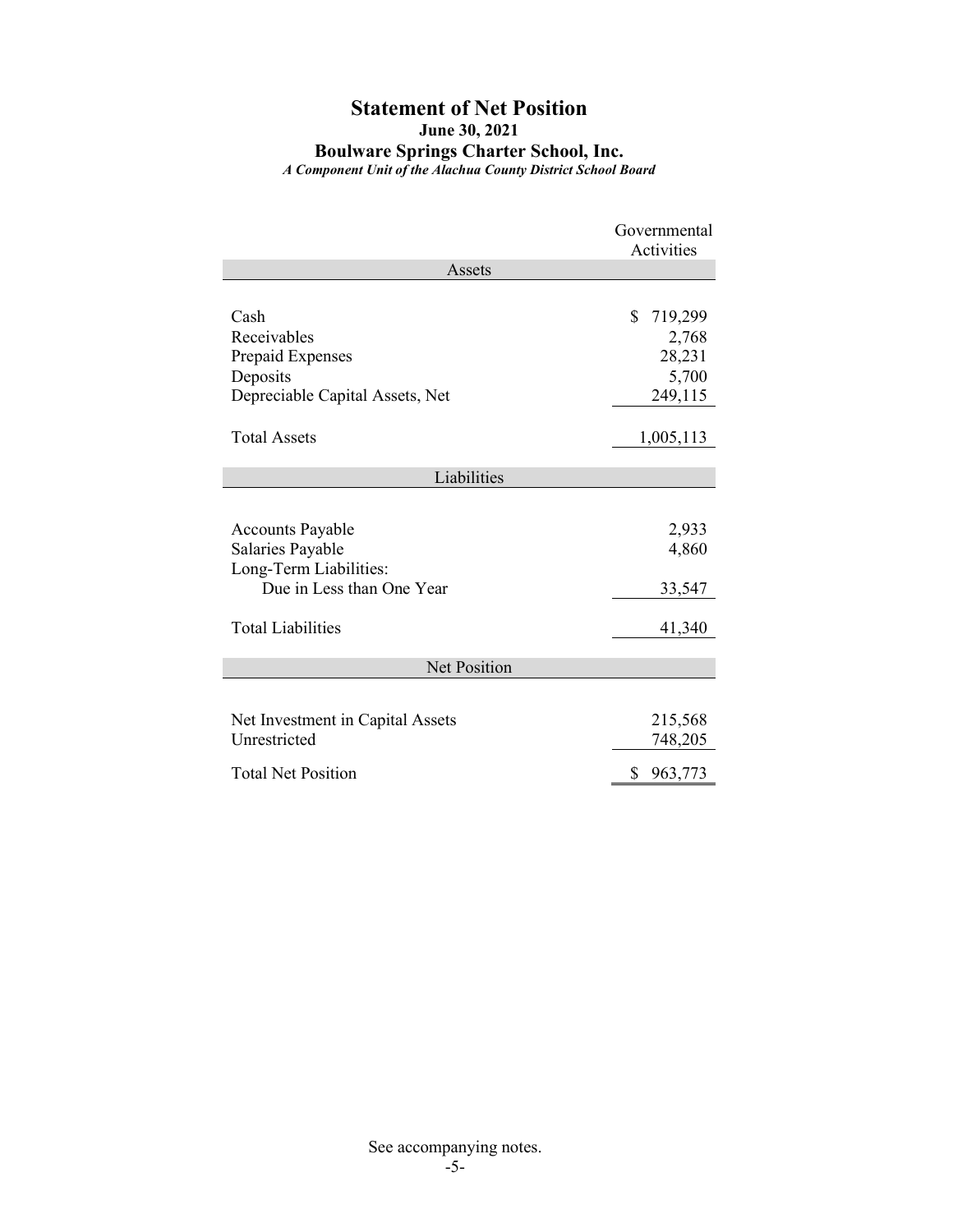# **Statement of Activities For the Year Ended June 30, 2021 Boulware Springs Charter School, Inc.**

*A Component Unit of the Alachua County District School Board*

|                                       |                | Program Revenues |                 |     |               |   |               |               |  |
|---------------------------------------|----------------|------------------|-----------------|-----|---------------|---|---------------|---------------|--|
|                                       |                |                  |                 |     |               |   |               | Net (Expense) |  |
|                                       |                |                  |                 |     | Operating     |   | Capital       | Revenue and   |  |
|                                       |                |                  | Charges for     |     | Grants and    |   | Grants and    | Change in Net |  |
|                                       | Expenses       |                  | <b>Services</b> |     | Contributions |   | Contributions | Position      |  |
| <b>Functions/Programs:</b>            |                |                  |                 |     |               |   |               |               |  |
| Governmental Activities:              |                |                  |                 |     |               |   |               |               |  |
| Instruction                           | S<br>(884,578) | \$               | 19,695          | S   | $- -$         | S |               | \$ (864,883)  |  |
| <b>Instructional Support Services</b> | (1,698)        |                  |                 |     | $- -$         |   |               | (1,698)       |  |
| General Support                       | (271, 294)     |                  |                 |     | --            |   | 96,006        | (175, 288)    |  |
| <b>Community Services</b>             | (28, 862)      |                  | 35,390          |     | $- -$         |   |               | 6,528         |  |
| Operation of Plant                    | (203, 668)     |                  |                 |     |               |   |               | (203, 668)    |  |
| Interest                              | (2,309)        |                  | --              |     | --            |   | 2,309         | $- -$         |  |
| <b>Total</b>                          | \$(1,392,409)  |                  | 55,085          | ــه |               |   | 98,315        | (1,239,009)   |  |

#### **General Revenues:**  $F^{-1}$

| Federal:                                |               |
|-----------------------------------------|---------------|
| Paycheck Protection Program             | 184,900       |
| Federal through State:                  |               |
| Title I Grant                           | 114,986       |
| Title II Grant                          | 210           |
| Title IV Grant                          | 3,483         |
| Cares Act Grant                         | 57,776        |
| CSP Distance Learning Project           | 37,981        |
| State Revenue:                          |               |
| Florida Education Finance Program       | 1,105,441     |
| <b>Other State Revenues</b>             | 3,245         |
| Unrestricted Grants and Contributions   | 5,557         |
| <b>Unrestricted Investment Earnings</b> | 186           |
| Total General Revenues                  | 1,513,765     |
| <b>Change in Net Position</b>           | 274,756       |
| <b>Net Position – Beginning of Year</b> | 689,017       |
| Net Position – End of Year              | 963,773<br>\$ |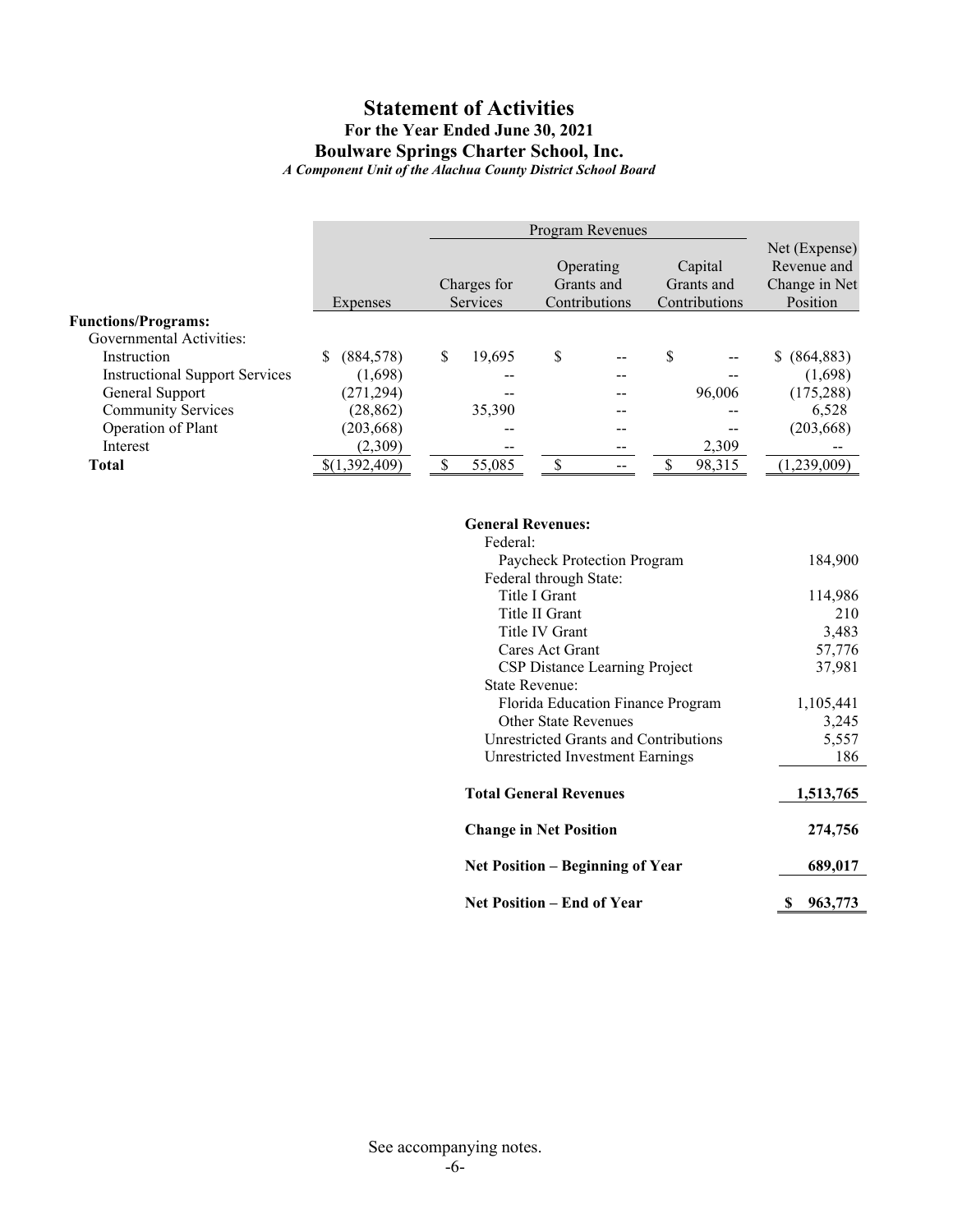# **Balance Sheet – Governmental Funds June 30, 2021 Boulware Springs Charter School, Inc.**

|                                            |    | General<br>Fund |
|--------------------------------------------|----|-----------------|
| Assets                                     |    |                 |
|                                            |    |                 |
| Cash                                       | \$ | 719,299         |
| <b>Accounts Receivable</b>                 |    | 2,768           |
| Prepaid Expenses                           |    | 28,231          |
| Deposits                                   |    | 5,700           |
| <b>Total Assets</b>                        | \$ | 755,998         |
|                                            |    |                 |
| Liabilities and Fund Balances              |    |                 |
|                                            |    |                 |
| Liabilities:                               |    |                 |
| <b>Accounts Payable</b>                    | \$ | 2,933           |
| Salaries Payable                           |    | 4,860           |
| <b>Total Liabilities</b>                   |    | 7,793           |
| <b>Fund Balances:</b>                      |    |                 |
| Non-spendable - Prepaids                   |    | 28,231          |
| Non-spendable - Deposits                   |    | 5,700           |
| Unassigned                                 |    | 714,274         |
| <b>Total Fund Balances</b>                 |    | 748,205         |
| <b>Total Liabilities and Fund Balances</b> | \$ | 755,998         |
|                                            |    |                 |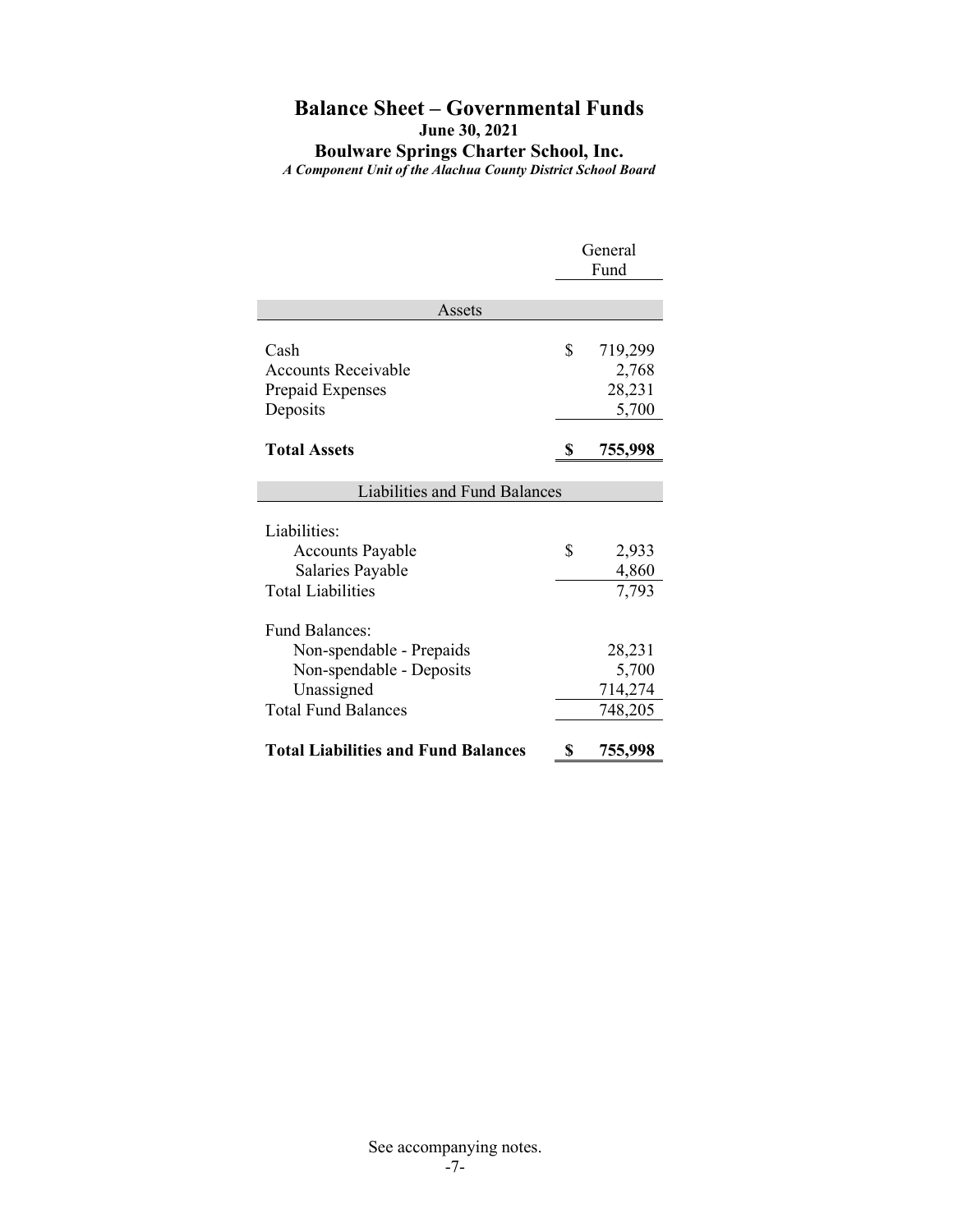# **Reconciliation of the Balance Sheet to the Statement of Net Position – Governmental Funds**

**June 30, 2021**

**Boulware Springs Charter School, Inc.**

| <b>Fund Balances – Total Governmental Funds</b>                                                         | \$748,205 |
|---------------------------------------------------------------------------------------------------------|-----------|
| Amounts reported for governmental activities in the Statement of Net Position are different<br>because: |           |
| Capital assets used in governmental activities are not reported in the governmental funds:              |           |
| Capital Assets – Net of Accumulated Depreciation                                                        | 249,115   |
| Long-term liabilities are not reported in the governmental funds:                                       |           |
| Long-Term Debt                                                                                          | (33, 547) |
| <b>Net Position of Governmental Activities</b>                                                          | \$963,773 |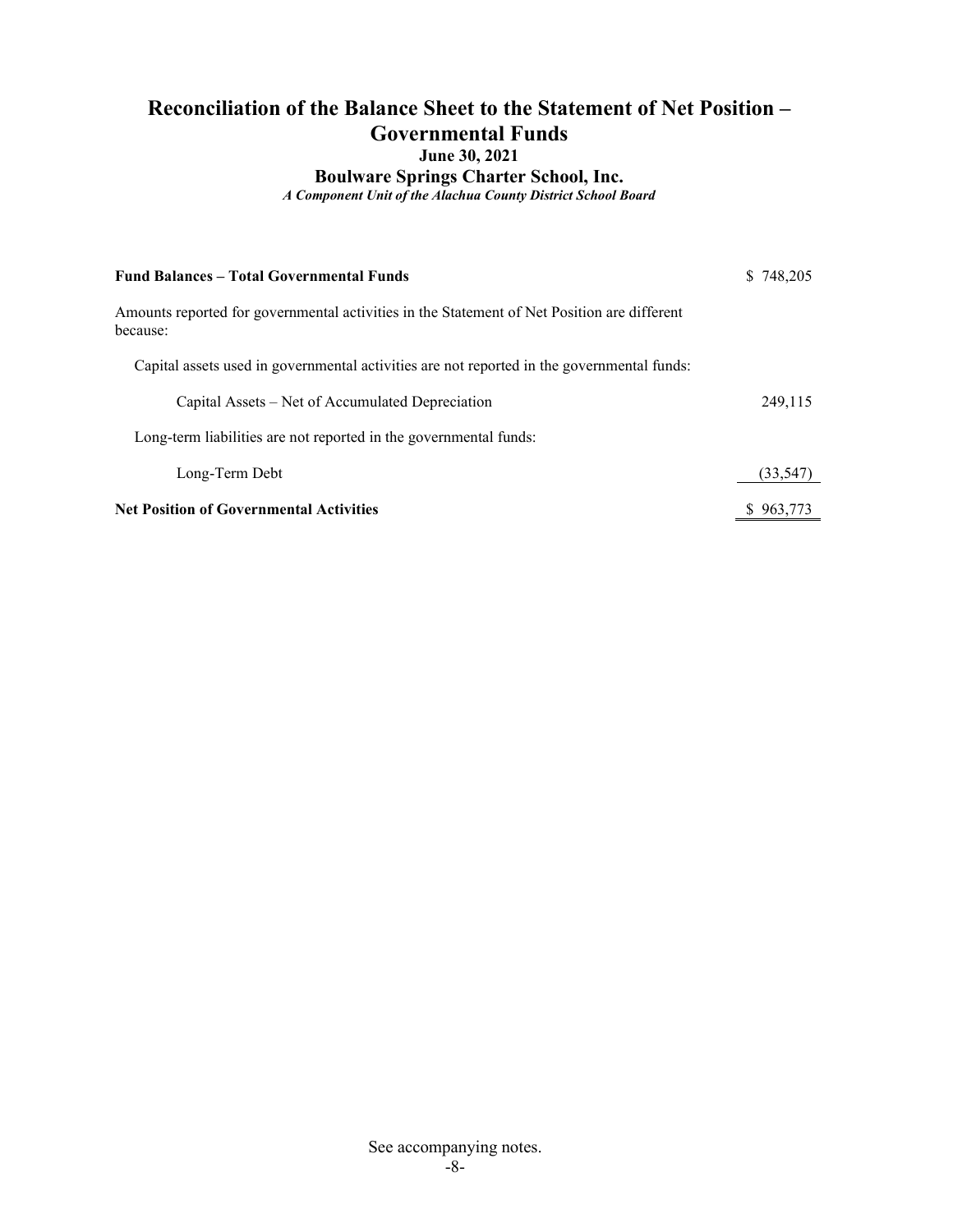## **Statement of Revenues, Expenditures and Changes in Fund Balances - Governmental Funds For the Year Ended June 30, 2021**

**Boulware Springs Charter School, Inc.**

|                                           | General       |
|-------------------------------------------|---------------|
|                                           | Fund          |
| Revenues                                  |               |
|                                           |               |
| Federal through State:                    |               |
| Title I Grant                             | \$<br>114,986 |
| Title II Grant                            | 210           |
| Title IV Grant                            | 3,483         |
| Cares Act Grant                           | 57,776        |
| CSP Distance Learning Project             | 37,981        |
| <b>State Revenue:</b>                     |               |
| Florida Education Finance Program         | 1,105,441     |
| Capital Outlay                            | 98,315        |
| <b>Other State Revenues</b>               | 3,245         |
| Local Revenue:                            |               |
| After School Revenue                      | 35,390        |
| <b>Other Local Revenues</b>               | 25,438        |
|                                           |               |
| <b>Total Revenues</b>                     | 1,482,265     |
|                                           |               |
| Expenditures and Changes in Fund Balances |               |
| <b>Expenditures:</b>                      |               |
| Current:                                  |               |
| Instruction                               | 890,552       |
| <b>Instructional Support Services</b>     | 1,698         |
| General Support                           | 252,490       |
| <b>Community Services</b>                 | 28,862        |
| Operation of Plant                        | 203,668       |
| Debt Service:                             |               |
| Principal                                 | 32,786        |
| Interest                                  | 2,309         |
|                                           |               |
| <b>Total Expenditures</b>                 | 1,412,365     |
| <b>Excess of Revenues Over/(Under)</b>    |               |
| <b>Expenditures</b>                       | 69,900        |
|                                           |               |
| <b>Fund Balances, July 1, 2020</b>        | 678,305       |
| Fund Balances, June 30, 2021              | \$<br>748,205 |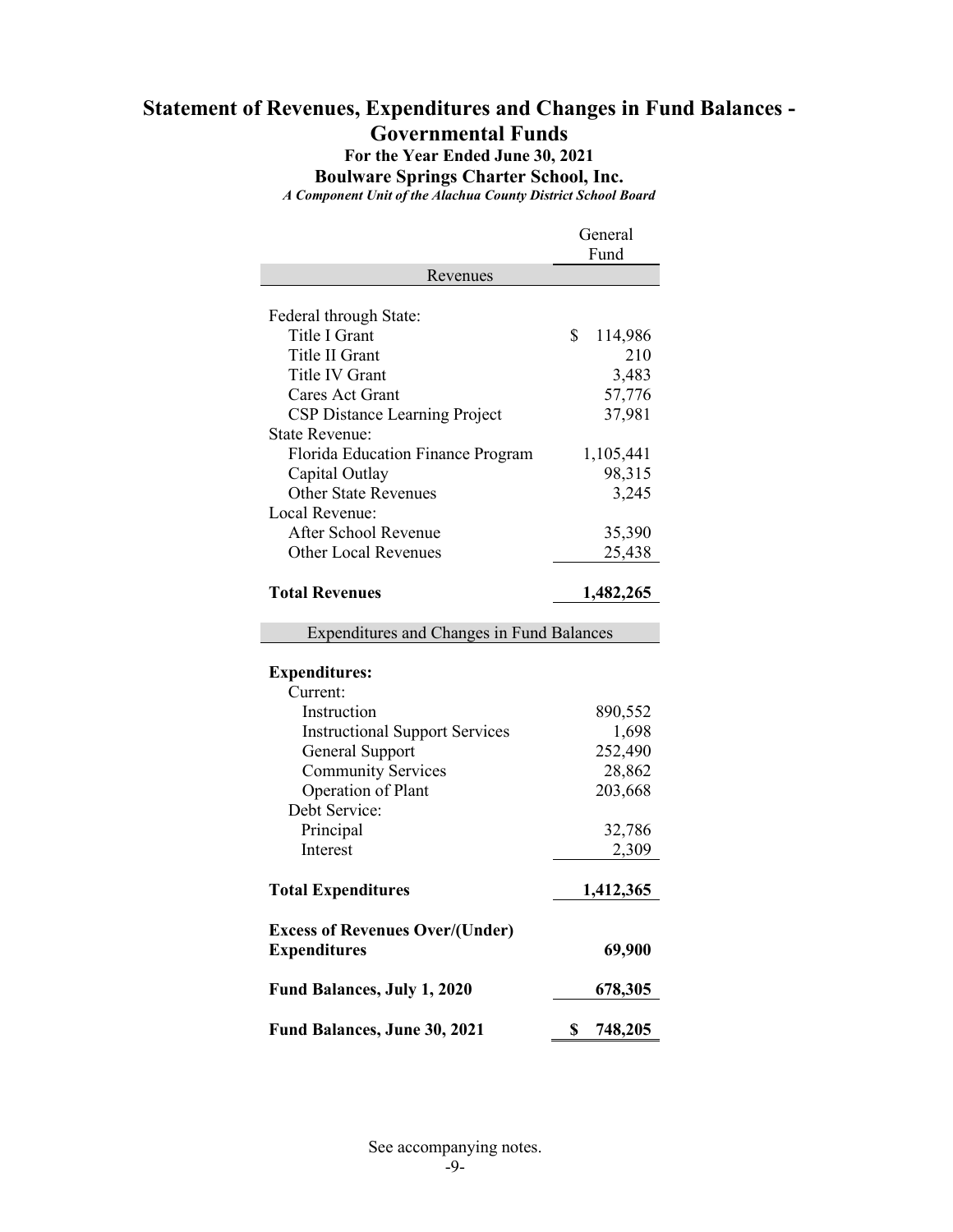# **Reconciliation of the Statement of Revenues, Expenditures and Changes in Fund Balances to the Statement of Activities - Governmental Funds For the Year Ended June 30, 2021 Boulware Springs Charter School, Inc.**

| <b>Excess of Revenues over Expenditures – Total Governmental Funds</b>                                                                                                                                                                                              | S | 69,900              |
|---------------------------------------------------------------------------------------------------------------------------------------------------------------------------------------------------------------------------------------------------------------------|---|---------------------|
| Amounts reported for governmental activities in the Statement of Activities are different because:                                                                                                                                                                  |   |                     |
| Governmental funds report capital outlays as expenditures. However, in the Statement of<br>Activities, the cost of those assets is depreciated over their estimated useful lives.                                                                                   |   |                     |
| Current Year Expenditures for Capital Assets<br><b>Current Year Depreciation Expense</b>                                                                                                                                                                            |   | 18,892<br>(31, 722) |
| Issuance of long term debt provides current financial resources to governmental funds, but has<br>no effect on net position. Repayment of principal is an expenditure in governmental funds, but<br>reduces long-term liabilities in the statement of net position. |   |                     |
| Current Year Debt Issuance                                                                                                                                                                                                                                          |   |                     |
| <b>Current Year Principal Payments</b>                                                                                                                                                                                                                              |   | 217,686             |
| <b>Change in Net Position of Governmental Activities</b>                                                                                                                                                                                                            |   | 274.756             |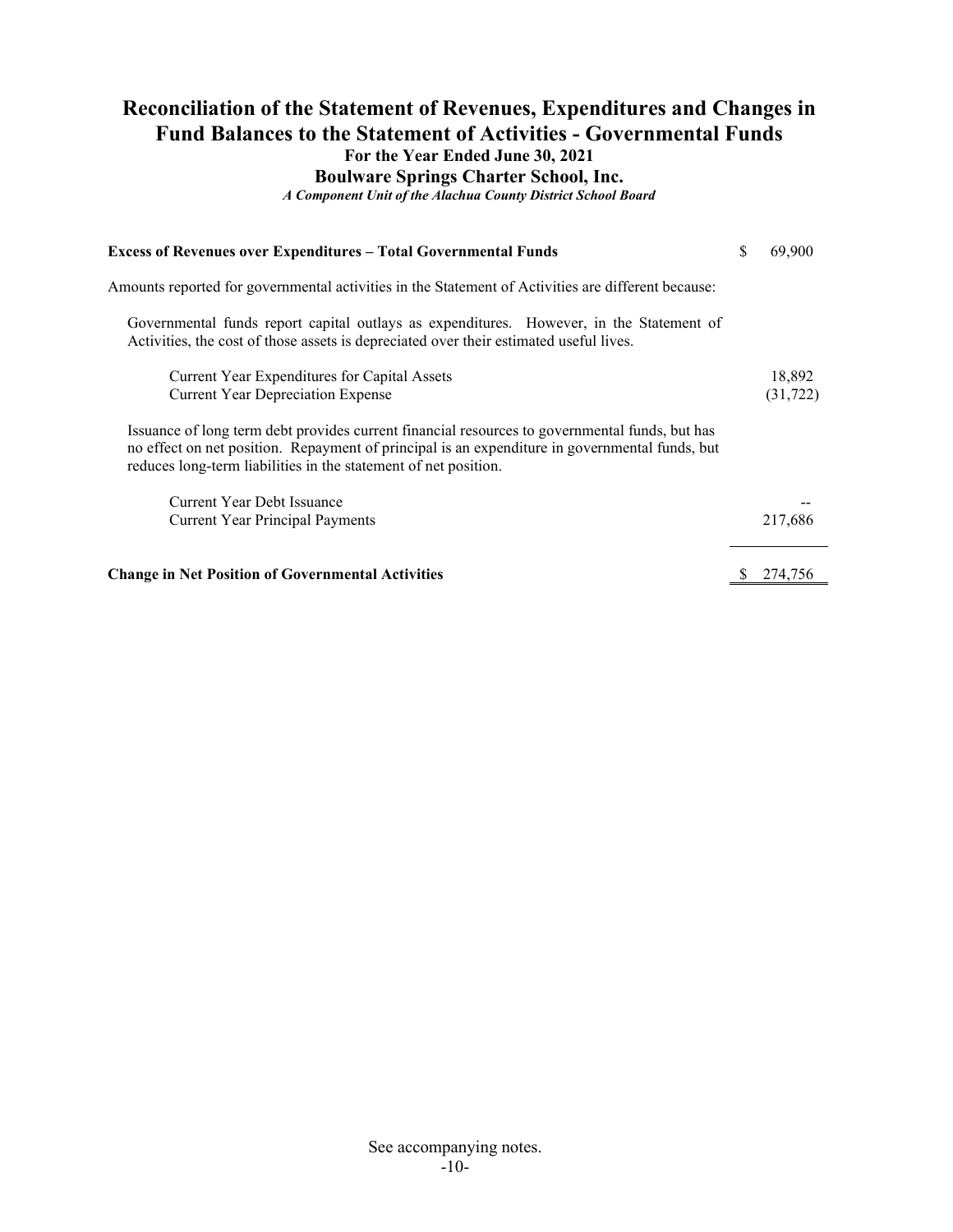## **NOTE 1 – REPORTING ENTITY**

Boulware Springs Charter School, Inc. (the Corporation) is a not-for-profit corporation organized pursuant to Chapter 617, Florida Statutes, the Florida Not-For-Profit Corporation Act, and Section 1002.33, Florida Statutes. The not-for-profit corporation conducts business as Boulware Springs Charter School (the School). The governing body of the School is the not-for-profit corporation's Board of Directors. The Corporation is considered a component unit of the Alachua County District School Board (the District).

The general operating authority of the School is contained in Section 1002.33, Florida Statutes. The School operates under a charter of the sponsoring school district. The current charter is effective until June 30, 2033, and may be renewed provided that a program review demonstrates that certain criteria addressed in Section 1002.33(7), Florida Statutes, have been successfully accomplished. At the end of the term of the charter, the District may choose not to renew the charter under grounds specified in the charter, in which case the District is required to notify the School in writing at least 90 days prior to the charter's expiration. Pursuant to Section 1002.33(8)(e), Florida Statutes, the charter school contract provides that in the event the School is dissolved or terminated, any unencumbered funds and all School property purchased with public funds automatically revert to the District. During the term of the charter, the District may also terminate the charter if good cause is shown.

Criteria for determining if other entities are potential component units of the School which should be reported with the School's basic financial statements are identified and described in the Governmental Accounting Standards Board's (GASB) *Codification of Governmental Accounting and Financial Reporting Standards*, Sections 2100 and 2600. The application of these criteria provide for identification of any entities for which the School is financially accountable and other organizations for which the nature and significance of their relationship with the School are such that exclusion would cause the School's basic financial statements to be misleading or incomplete. Based on these criteria, no component units are included within the reporting entity of the School.

## **NOTE 2 – SUMMARY OF SIGNIFICANT ACCOUNTING POLICIES**

The accounting policies of the School conform to generally accepted accounting principles as applicable to governments. The more significant accounting policies are described below to enhance the usefulness of the financial statements to the reader.

### Government-wide Financial Statements

The government-wide financial statements (the Statement of Net Position and the Statement of Activities) report information on all of the activities of the School. Governmental activities are reported separately from business-type activities, which rely on fees charged to external parties as their primary revenues. The School has no business-type activities.

Any internal inter-fund activity has been eliminated from the government-wide financial statements.

The Statement of Net Position reports the School's financial position as of the end of the fiscal year. In this statement, the School's net position is reported in three categories: net investment in capital assets; restricted net position; and unrestricted net position.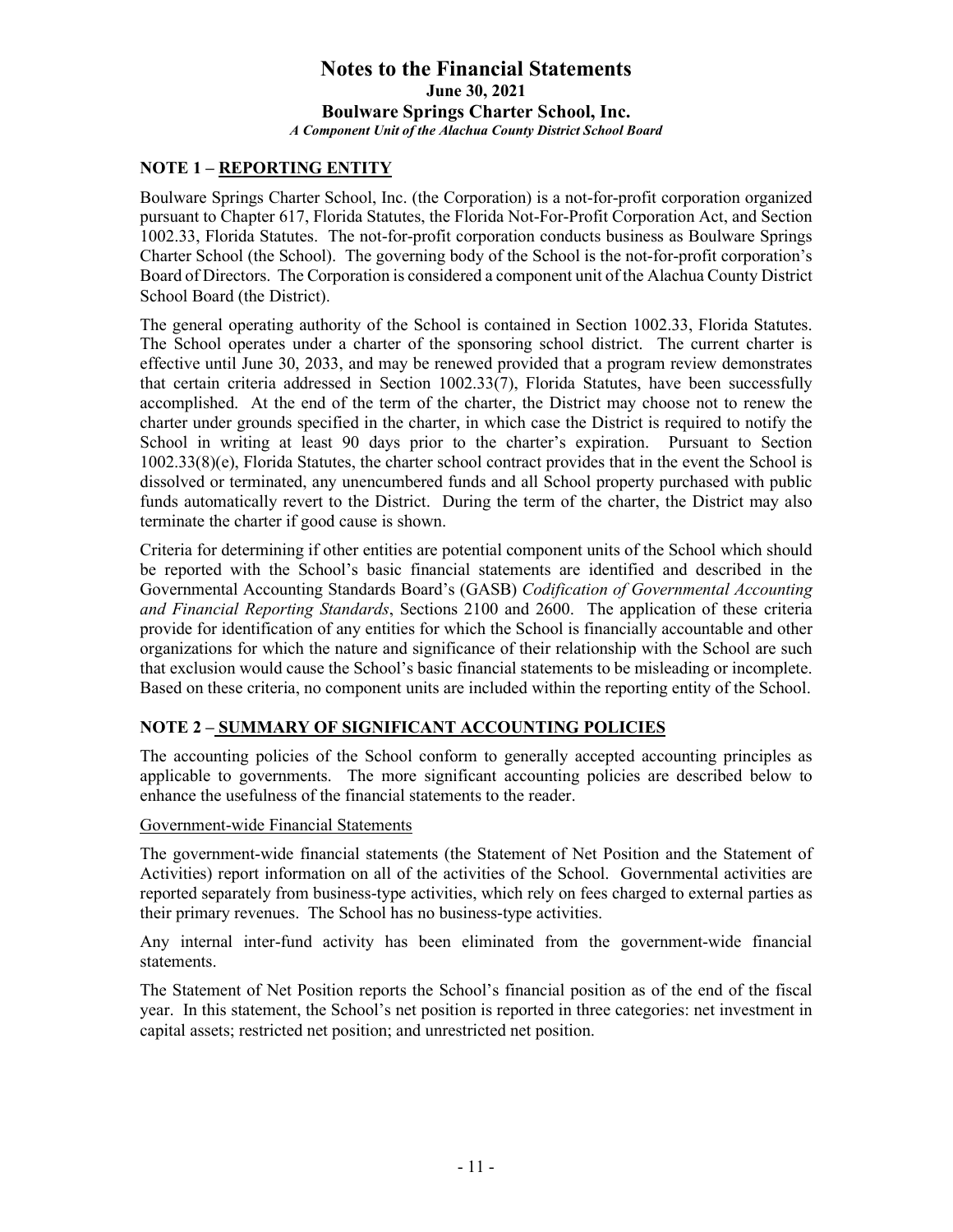### **NOTE 2 – SUMMARY OF SIGNIFICANT ACCOUNTING POLICIES (continued)**

### Government-wide Financial Statements (concluded)

The Statement of Activities is displayed using a net-cost format and reports the degree to which the direct expenses of a given function are offset by program revenues. Direct expenses are those that are clearly identifiable with a specific function. Program revenues include 1) charges for services that are directly related to a given function and 2) grants and contributions that are restricted to meeting the operational or capital requirements of a particular function. Other items not properly included among program revenues are reported instead as general revenues.

### Fund Financial Statements

The financial transactions of the School are reported in individual funds in the fund financial statements. The governmental fund statements include reconciliations with brief explanations to better identify the relationship between the government-wide statements and the statements for the governmental funds.

The following fund is used by the School:

### GOVERNMENTAL FUNDS

General Fund – The General Fund is the general operating fund of the School. It is used to account for all financial resources, except those associated with grants that are restricted to specified uses.

In the accompanying fund financial statements, the General Fund is considered to be a major fund. The School has no non-major funds.

### Measurement Focus and Basis of Accounting

The government-wide financial statements are reported using the economic resources measurement focus and the accrual basis of accounting. Revenues are recorded when earned and expenses are recorded when a liability is incurred, regardless of the timing of related cash flows.

Governmental fund financial statements are reported using the current financial resources measurement focus and the modified accrual basis of accounting. Revenues are recognized as soon as they are both measurable and available. Revenues are considered to be available when they are collectible within the current period or soon enough thereafter to pay liabilities of the current period. For this purpose, the School considers revenues to be available if they are collected within 60 days of the end of the current fiscal period. Expenditures generally are recorded when the related fund liability is incurred. However, debt service expenditures are recorded only when payment is due.

Most revenues are considered to be susceptible to accrual and have been measured in the current fiscal period. Certain other items are considered to be measurable and available only when cash is received.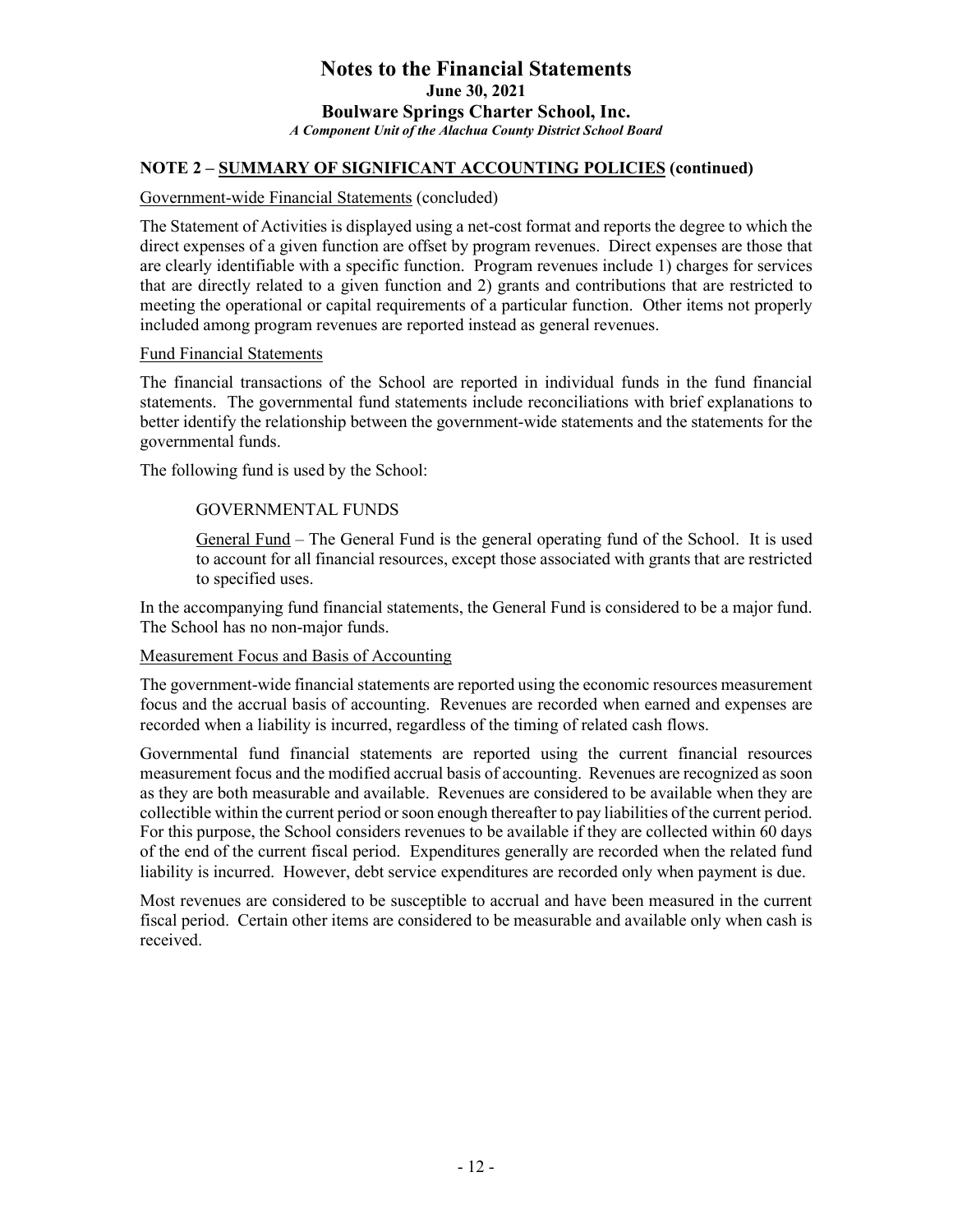### **NOTE 2 – SUMMARY OF SIGNIFICANT ACCOUNTING POLICIES (continued)**

### Cash

Cash consists of deposits in financial institutions. Such deposits qualify as public deposits and are insured by Florida's Public Deposits Program as defined in Section 280.02, Florida Statutes. The School has no policy regarding deposit custodial credit risk.

### Prepaids

Certain payments to vendors reflect costs applicable to future accounting periods and are recorded as prepaid items in both government-wide and fund financial statements. Prepaid assets are reported as "non-spendable" in the funds financial statements to indicate that prepaids do not represent available expendable resources.

### Capital Assets and Depreciation

Capital assets are defined by the School as assets with an initial, individual cost of \$2,000 or more and an estimated useful life of more than one year. These assets are recorded at historical cost. Donated capital assets are recorded at estimated fair value on the date of donation. Land improvements are not depreciated. Depreciable capital assets are depreciated using the straightline method over the following estimated useful lives:

| Assets                            | Years     |
|-----------------------------------|-----------|
| Improvements                      |           |
| Furniture, Fixtures and Equipment | $3 - 5$   |
| Building and Fixed Equipment      | $15 - 30$ |

### Revenue Sources

Revenues for current operations are received primarily from the District pursuant to the funding provisions included in the School's charter. In accordance with the funding provisions of the charter and Florida Statutes, the School reports the number of full-time equivalent (FTE) students and related data to the District. Under the provisions of Florida Statutes the District reports the number of FTE students and related data to the Florida Department of Education (FDOE) for funding through the Florida Education Finance Program. Funding for the School is adjusted during the year to reflect the revised calculations by the FDOE under the Florida Educational Finance Program and the actual weighted FTE students reported by the School during the designated FTE student survey periods. The School also receives other financial assistance. This assistance is generally based on applications submitted to and approved by the granting agency.

### Compensated Absences

The School does not pay for employees' unused sick and vacation time and unused time does not accumulate. Therefore, no liability for compensated absences is recorded.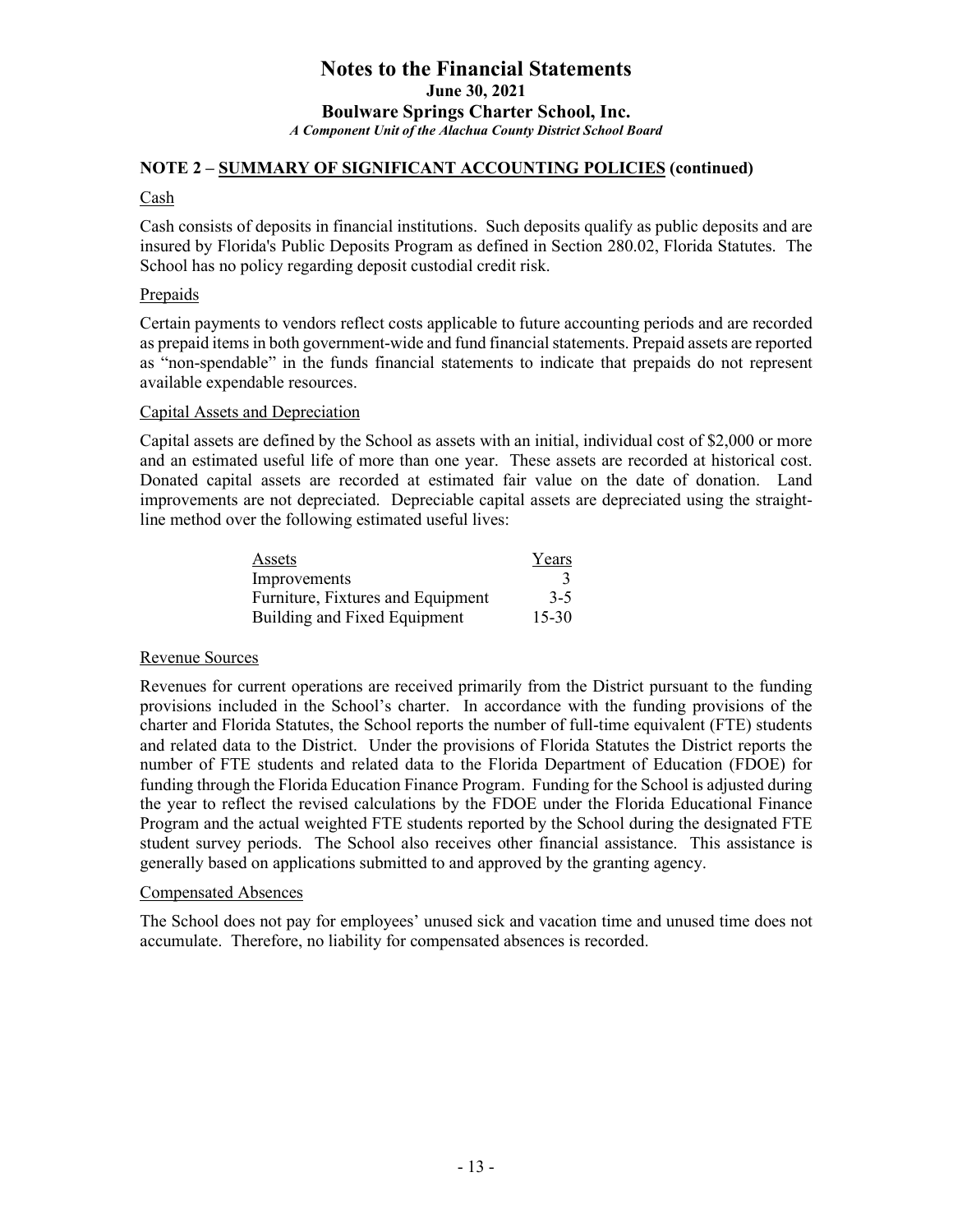### **NOTE 2 – SUMMARY OF SIGNIFICANT ACCOUNTING POLICIES (concluded)**

### Net Position

Net position represents the difference between assets and liabilities and is reported in three categories as hereafter described. *Net investment in capital assets* represents capital assets, net of accumulated depreciation and any outstanding debt related to those assets. Net position is reported as *restricted* when there are legal limitations imposed on their use by legislation, or external restrictions imposed by other governments, creditors, or grantors. The balance of the net position is reported as *unrestricted*.

When both restricted and unrestricted resources are available for use, it is the School's policy to use restricted resources first, and then unrestricted resources as they are needed.

### Fund Balance Classifications

Governmental funds report separate classifications of fund balance.

**Non-Spendable.** The non-spendable fund balance classification includes amounts that cannot be spent because they are either (a) not in spendable form or (b) legally or contractually required to be maintained intact.

**Restricted.** The restricted fund balance is defined as having restrictions (a) externally imposed by creditors (such as through debt covenants), grantors, contributors, or laws or regulations of other governments, or (b) imposed by law through constitutional provisions or enabling legislation.

**Committed.** Committed fund balance is defined as amounts that can only be used for specific purposes pursuant to constraints imposed by formal action of the School's Board of Directors.

**Assigned.** Assigned fund balance is defined as amounts that are constrained by the intent of the School's Board of Directors to be used for specific purposes, but are neither restricted nor committed. The School has given the authority to assign fund balance to the School's Director. Assigned fund balance includes spendable fund balance amounts established by the Director that are intended to be used for specific purposes that are neither considered restricted or committed. Assignment of fund balance may be (a) made for a specific purpose that is narrower than the general purposes of the government itself; and/or (b) used to reflect the appropriation of a portion of existing unassigned fund balance to eliminate a projected deficit in the subsequent year's budget in an amount no greater than the projected excess of expected expenditures over expected revenues. Assigned fund balance shall reflect management's intended use of resources as set forth each year by the Director. Assigned fund balance may or may not be appropriated for expenditure in the subsequent year depending on the timing of the project/reserve for which it was assigned.

**Unassigned.** Unassigned fund balance is the residual classification for the general fund.

It is the policy of the School that they will use restricted resources to the extent which they are available, then committed resources, followed by assigned resources. Once these are consumed the School will then use unassigned resources. The School does not have a formal policy requiring a minimum fund balance.

### Use of Estimates

The preparation of financial statements in conformity with generally accepted accounting principles requires management to make various estimates. Actual results could differ from those estimates.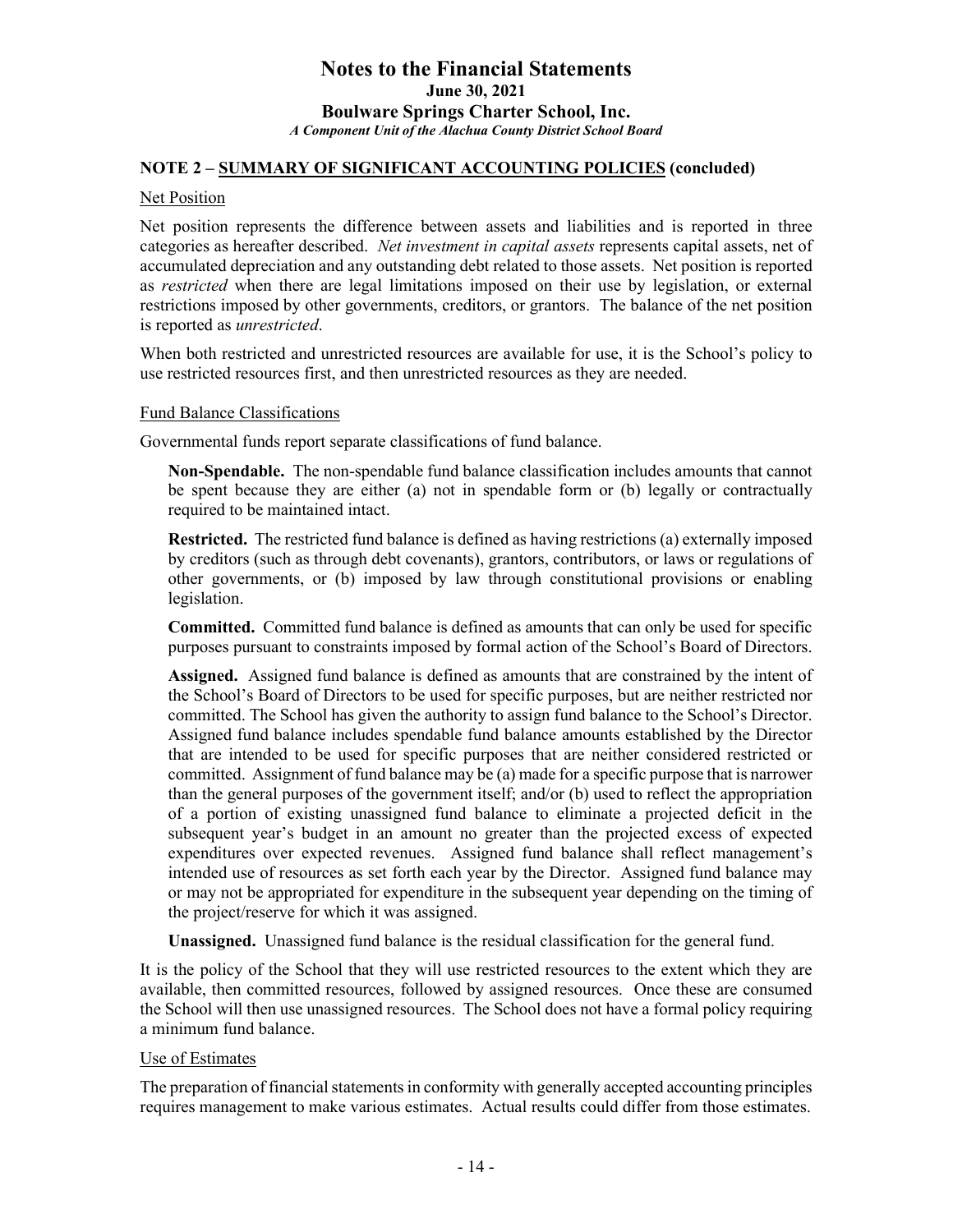### **NOTE 3 – CAPITAL ASSETS AND DEPRECIATION**

Capital asset activity for the year ended June 30, 2021, was as follows:

|                                       |   | <b>Balance</b><br>July $1$ ,<br>2020 |   | Additions | <b>Deletions</b> |  | Balance<br>June 30,<br>2021 |
|---------------------------------------|---|--------------------------------------|---|-----------|------------------|--|-----------------------------|
| Capital Assets Being Depreciated:     |   |                                      |   |           |                  |  |                             |
| <b>Buildings</b>                      | S | 280,147                              | S |           | S                |  | 280,147                     |
| Improvements other than Buildings     |   | 7.906                                |   |           |                  |  | 7.906                       |
| Furniture, Fixtures & Equipment       |   | 130,240                              |   | 18,892    |                  |  | 149,132                     |
| <b>Total Capital Assets</b>           |   | 418,293                              |   | 18,892    |                  |  | 437,185                     |
| Accumulated Depreciation:             |   |                                      |   |           |                  |  |                             |
| <b>Buildings</b>                      |   | 53,527                               |   | 17,225    |                  |  | 70.752                      |
| Improvements other than Buildings     |   | 1,583                                |   | 263       |                  |  | 1,846                       |
| Furniture, Fixtures & Equipment       |   | 101,238                              |   | 14,234    |                  |  | 115,472                     |
| <b>Total Accumulated Depreciation</b> |   | 156,348                              |   | 31,722    |                  |  | 188,070                     |
| Net Capital Assets                    |   | 261,945                              |   | (12, 830) |                  |  | 249,115                     |
|                                       |   |                                      |   |           |                  |  |                             |

| Depreciation was charged to functions/programs as follows: |           |
|------------------------------------------------------------|-----------|
| Instruction                                                | \$12.918  |
| General Support                                            | 18.804    |
| <b>Total Depreciation Expense</b>                          | \$ 31,722 |

### **NOTE 4 – LONG-TERM LIABILITIES**

A summary of changes in long-term liabilities follows:

|                             | Balance<br>June $30$ , |                                       |            | Balance<br>June $30$ ,   | Amount<br>Due     |
|-----------------------------|------------------------|---------------------------------------|------------|--------------------------|-------------------|
|                             | 2020                   | Additions                             | Deductions | 2021                     | In 1 Year         |
| Note Payable                | 66,333                 | $\hspace{0.05cm}$ – $\hspace{0.05cm}$ | 32.786     | 33,547                   | \$33,547          |
| Paycheck Protection Program | 184,900                | $\overline{\phantom{m}}$              | 184.900    | $\overline{\phantom{m}}$ | $\hspace{0.05cm}$ |
| Total                       | \$251,233              | $\hspace{0.05cm}$ – $\hspace{0.05cm}$ | 217,686    | 33,547                   | 33,547            |

In June 2017, the School entered into a long-term debt agreement to purchase seven modular buildings. The note payable is a fixed rate loan, collateralized by the School's real property and carries an interest rate of 4.5%. The agreement calls for monthly payments of \$2,925 for 60 months. The lease payments began in July 2017.

In April 2020, The School was awarded a Small Business Administration, Paycheck Protection Program loan, through the CARES Act. The full amount was forgiven in the year ending June 30, 2021.

The following is a schedule of future minimum Note Payable payments:

| Fiscal Year     |           |          |          |
|-----------------|-----------|----------|----------|
| Ending June 30, | Principal | Interest | Total    |
| 2022            | \$33.547  | \$1,553  | \$35,100 |
| Total           | \$33.547  | \$1.553  | \$35,100 |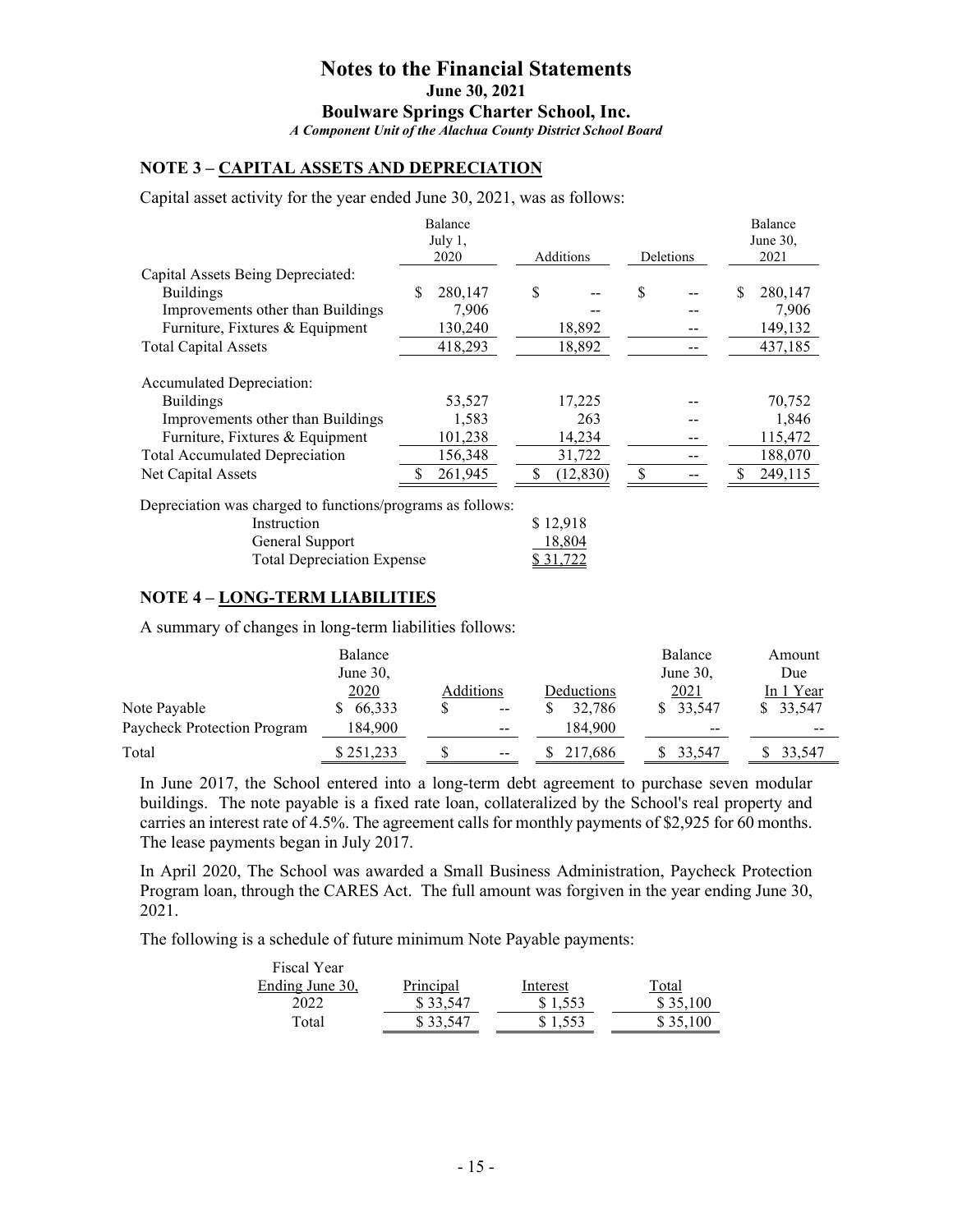## **NOTE 5– OPERATING LEASES - FACILITIES**

The School signed an agreement with ABC Appletree, Inc. to lease the School's premises, consisting of the land and building. ABC Appletree is owned by the School's director and her spouse. The lease calls for monthly payments of \$6,413 and runs through June 30, 2022. Lease expense for the year ending June 30, 2021, was \$76,950. Future minimum lease payments are \$76,590 for the year ending June 30, 2022.

### **NOTE 6 – RISK MANAGEMENT**

The School is exposed to various risks of loss, including general liability, personal injury, workers compensation, and errors and omissions. To manage its risks, the School has purchased commercial insurance. Settled claims resulting from these risks have not exceeded commercial coverage in the current or previous two years.

### **NOTE 7 – EMPLOYEE RETIREMENT PLAN**

The School made contributions on behalf of its employees to a SIMPLE-IRA plan administered by Fidelity. The School contributes 2% of the employee's gross pay. The Board of Directors has the authority to amend or terminate the plan, although it has not expressed an intention to do so.

|                     | <b>Employee</b>      | <b>Employer</b>      |  |  |
|---------------------|----------------------|----------------------|--|--|
| Year Ended June 30, | <b>Contributions</b> | <b>Contributions</b> |  |  |
| 2019                | 656                  | \$12.709             |  |  |
| 2020                | 729                  | \$14,234             |  |  |
| 2021                | 700                  | \$17,286             |  |  |

## **NOTE 8 – RELATED PARTY TRANSACTIONS**

The School pays an employee who is related to the School's Director. The School paid this person approximately \$61,000 in compensation during the year ended June 30, 2021.

## **NOTE 9 – CONTINGENCIES**

In 2020, the Florida Auditor General performed an audit of the School's compliance with requirements for documentation of recorded class attendance reports for October 2018 and February 2019. The audit revealed a lack of compliance which could result in a required repayment of FEFP funding of approximately \$120,000. The School is cooperating with the District and the Auditor General, to provide documentation supporting the claimed student enrollment. The School is not able to estimate the ultimate outcome of this audit.

In addition, the School is subject to occasional lawsuits and claims arising in the normal conduct of business. The School is not aware of any pending or threatened litigation, claims, or assessments.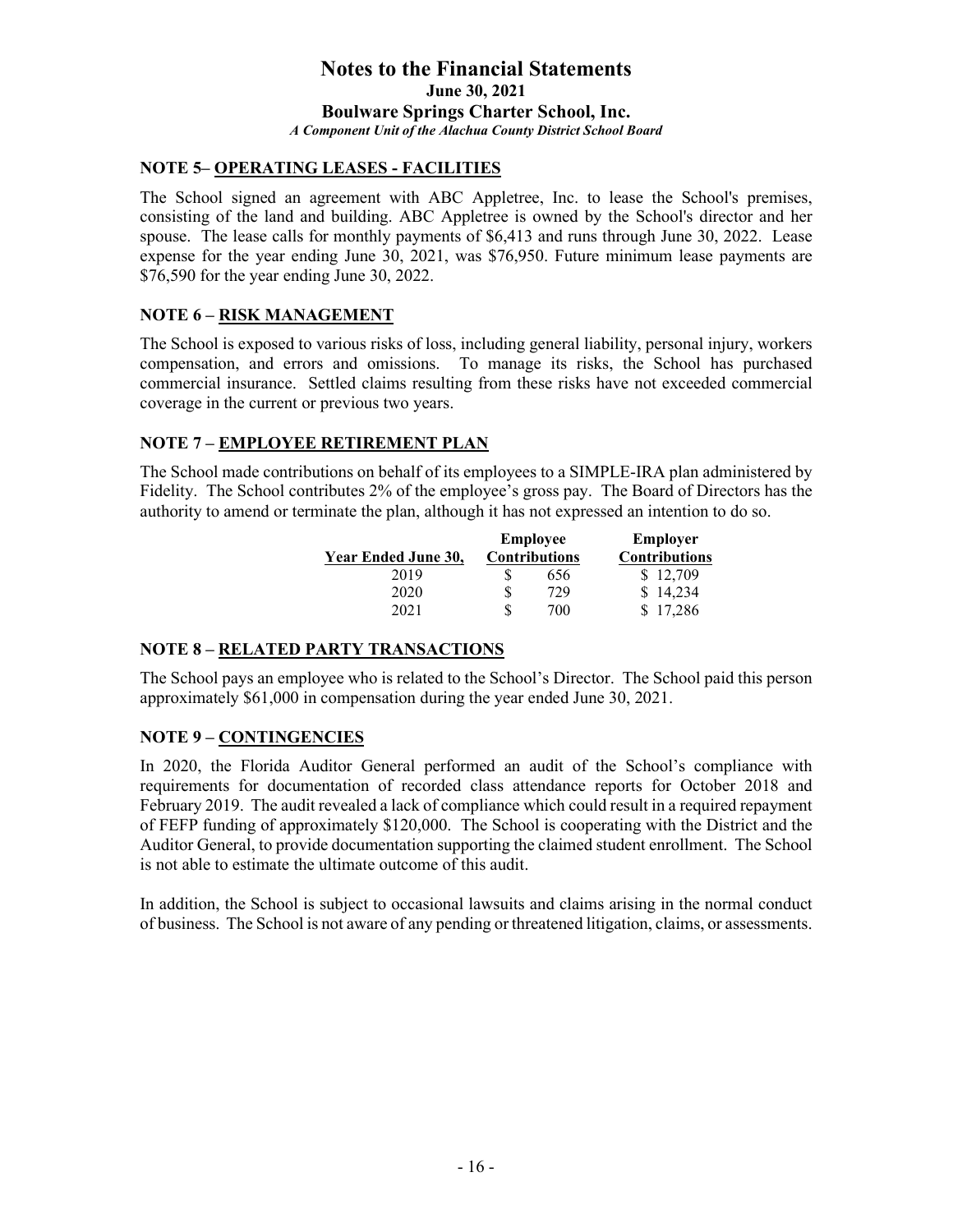# **Budgetary Comparison Schedule – General Fund For the Year Ended June 30, 2021 Boulware Springs Charter School, Inc.**

*A Component Unit of the Alachua County District School Board*

|                                           | <b>BUDGETED AMOUNTS</b> |           |    | Actual    |               |
|-------------------------------------------|-------------------------|-----------|----|-----------|---------------|
|                                           | Original<br>Final       |           |    | Amounts   |               |
|                                           | Revenues                |           |    |           |               |
| Federal through State:                    |                         |           |    |           |               |
| Title I Grant                             | \$                      | 95,717    | \$ | 114,986   | \$<br>114,986 |
| Title II Grant                            |                         | 3,060     |    | 210       | 210           |
| Title IV Grant                            |                         |           |    | 3,483     | 3,483         |
| Cares Act Grant                           |                         |           |    | 57,776    | 57,776        |
| CSP Distance Learning Project             |                         |           |    | 37,981    | 37,981        |
| <b>State Revenue:</b>                     |                         |           |    |           |               |
| Florida Education Finance Program         |                         | 1,054,396 |    | 1,105,441 | 1,105,441     |
| Capital Outlay                            |                         | 37,744    |    | 98,315    | 98,315        |
| <b>Other State Revenues</b>               |                         | 2,402     |    | 3,245     | 3,245         |
| Local Revenue:                            |                         |           |    |           |               |
| After School Revenue                      |                         | 30,603    |    | 35,390    | 35,390        |
| Other Local Revenues                      |                         | 29,075    |    | 25,438    | 25,438        |
|                                           |                         |           |    |           |               |
| <b>Total Revenues</b>                     |                         | 1,252,997 |    | 1,482,265 | 1,482,265     |
|                                           |                         |           |    |           |               |
| Expenditures and Changes in Fund Balances |                         |           |    |           |               |
| <b>Expenditures:</b>                      |                         |           |    |           |               |
| Current:                                  |                         |           |    |           |               |
| Instruction                               |                         | 738,875   |    | 890,552   | 890,552       |
| <b>Instructional Support Services</b>     |                         |           |    | 1,698     | 1,698         |
| General Support                           |                         | 293,960   |    | 252,490   | 252,490       |
| <b>Community Services</b>                 |                         | 22,889    |    | 28,862    | 28,862        |
| Operation of Plant                        |                         | 101,959   |    | 203,668   | 203,668       |
| Debt Service:                             |                         |           |    |           |               |
| Principal                                 |                         | 32,786    |    | 32,786    | 32,786        |
| Interest                                  |                         | 2,308     |    | 2,309     | 2,309         |
|                                           |                         |           |    |           |               |
| <b>Total Expenditures</b>                 |                         | 1,192,777 |    | 1,412,365 | 1,412,365     |
|                                           |                         |           |    |           |               |
| <b>Excess of Revenues Over/(Under)</b>    |                         |           |    |           |               |
| <b>Expenditures</b>                       |                         | 60,220    |    | 69,900    | 69,900        |
|                                           |                         |           |    |           |               |
| Fund Balances, July 1, 2020               |                         |           |    | 678,305   | 678,305       |
|                                           |                         |           |    |           |               |
| Fund Balances, June 30, 2021              | \$                      | 60,220    | \$ | 748,205   | \$<br>748,205 |

#### Note to Schedule:

An annual Budget is adopted on the modified accrual basis of accounting, consistent with generally accepted accounting principles. Amendments to the budget can only be made with the approval of the Board of Directors. A final budget amendment is made so that final budgeted amounts agree to actual amounts. The fund is the legal level of control.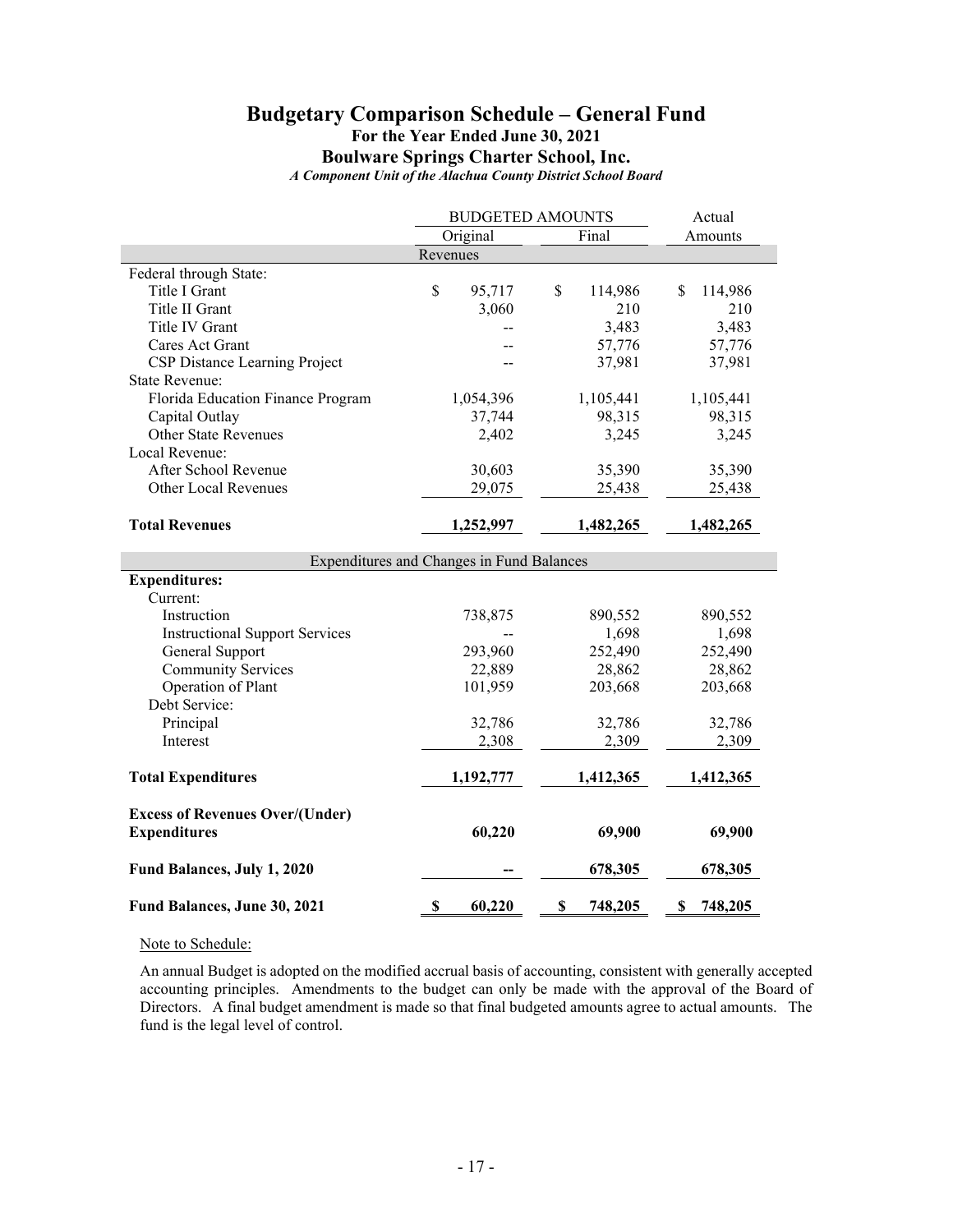*Certified Public Accountants Serving the Nonprofit Community*

808-B NW 16th Avenue Gainesville, Florida 32601 352-395-6565 kattell.com

### **COMMUNICATION WITH THOSE CHARGED WITH GOVERNANCE**

October 11, 2021

To the Board of Directors Boulware Springs Charter School, Inc.

We have audited the special purpose financial statements of Boulware Springs Charter School, Inc. (the School), for the year ended June 30, 2021, and have issued our report thereon dated October 11, 2021. Professional standards require that we provide you with information about our responsibilities under generally accepted auditing standards, as well as certain information related to the planned scope and timing of our audit. We have communicated such information in our engagement letter dated August 31, 2021. Professional standards also require that we communicate to you the following information related to our audit.

#### **Qualitative Aspects of Accounting Practices**

*Accounting Policies.* Management is responsible for the selection and use of appropriate accounting policies. The significant accounting policies used by the School are described in the notes to the financial statements. No new accounting policies were adopted and the application of existing policies was not changed during the year. We noted no transactions entered into by the School during the year for which there is a lack of authoritative guidance or consensus. All significant transactions have been recognized in the financial statements in the proper period.

*Accounting Estimates.* Accounting estimates are an integral part of the financial statements prepared by management and are based on management's knowledge and experience about past and current events and assumptions about future events. Certain accounting estimates are particularly sensitive because of their significance to the financial statements and because of the possibility that future events affecting them may differ significantly from those expected. There are no estimates that are particularly sensitive.

*Disclosures.* There are no disclosures that are particularly sensitive.

*Corrected and Uncorrected Misstatements.* Professional standards require us to accumulate all known and likely misstatements identified during the audit, other than those that are trivial, and communicate them to the appropriate level of management. We have communicated all known and likely adjustments to management and all adjustments have been reflected in the financial statements. There are no uncorrected misstatements.

#### **Our Working Relationship with Management**

*Difficulties Encountered in Performing the Audit.* We encountered no difficulties in dealing with management in performing and completing our audit.

*Disagreements with Management.* For purposes of this letter, professional standards define a disagreement with management as a financial accounting, reporting, or auditing matter, whether or not resolved to our satisfaction, that could be significant to the financial statements or the auditor's report. We are pleased to report that no such disagreements arose during the course of our audit.

*Management Representations.* We have requested certain representations from management that are included in the management representation letter.

*Management Consultations with Other Independent Accountants.* In some cases, management may decide to consult with other accountants about auditing and accounting matters, similar to obtaining a "second opinion" on certain situations. If a consultation involves application of an accounting principle to the School's financial statements or a determination of the type of auditor's opinion that may be expressed on those statements, our professional standards require the consulting accountant to check with us to determine that the consultant has all the relevant facts. To our knowledge, there were no such consultations with other accountants.

*Consultations Prior to Engagement.* We generally discuss a variety of matters, including the application of accounting principles and auditing standards, with management each year prior to retention as the School's auditors. However, these discussions occurred in the normal course of our professional relationship and our responses were not a condition to our retention.

\* \* \* \* \* \* \* \*

This letter is intended solely for the information and use of management and the Board of Directors of the School and is not intended to be and should not be used by anyone other than these specified parties.

Very truly yours,

Kattell and Company, P.L.

Gainesville, Florida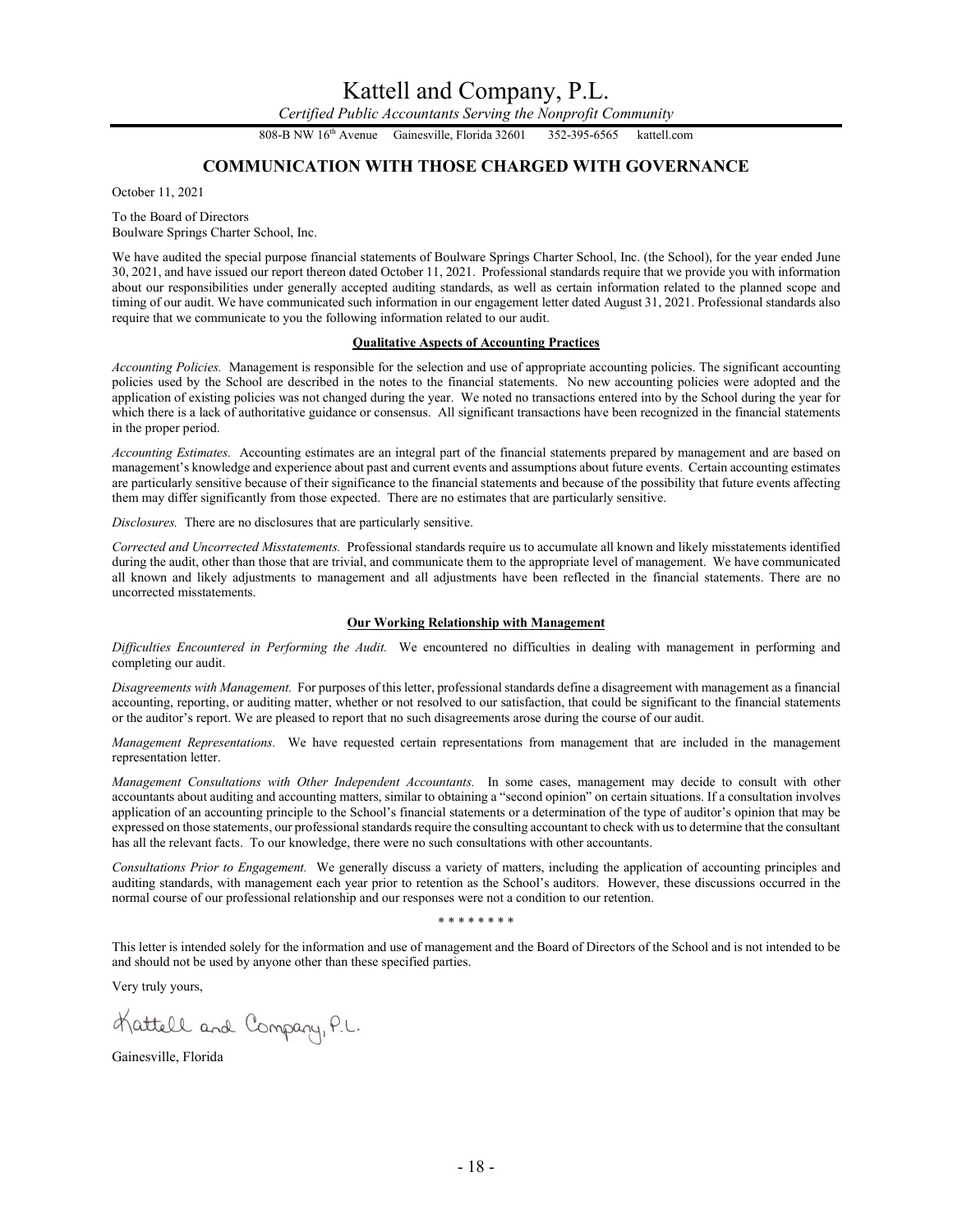*Certified Public Accountants Serving the Nonprofit Community*

808-B NW 16th Avenue Gainesville, Florida 32601 352-395-6565 kattell.com

#### **MANAGEMENT LETTER**

To the Board of Directors,  $\qquad \qquad$  October 11, 2021 Boulware Springs Charter School, Inc.

**Report on the Financial Statements.** We have audited the financial statements of Boulware Springs Charter School, Inc. (the School), as of and for the fiscal year ended June 30, 2021, and have issued our report thereon dated October 11, 2021.

**Auditors' Responsibility**. We conducted our audit in accordance with auditing standards generally accepted in the United States of America and the standards applicable to financial audits contained in *Government Auditing Standards,* issued by the Comptroller General of the United States; and Chapter 10.850, Rules of the Auditor General.

**Other Reporting Requirements.** We have issued our Independent Auditors' Report on Internal Control over Financial Reporting and on Compliance and Other Matters Required by *Government Auditing Standards* and Schedule of Findings. Disclosures in that report and schedule, which are dated October 11, 2021, should be considered in conjunction with this management letter.

**Prior Audit Findings.** Section 10.854(1)(e)1., Rules of the Auditor General, requires that we determine whether or not corrective actions have been taken to address findings and recommendations made in the preceding annual financial audit report. In that regard we have not repeated any findings reported for the year ended June 30, 2020.

**Official Title**. Section 10.854(1)(e)5, Rules of the Auditor General, requires that the name or official title of the entity and the school code assigned by the Florida Department of Education be disclosed in this management letter. The official title of the entity is Boulware Springs Charter School, and the school code assigned by the Florida Department of Education is 01-1012.

#### **Financial Condition and Management.**

Sections 10.854(1)(e)2. and 10.855(11), Rules of the Auditor General, require us to apply appropriate procedures and communicate whether or not the School has met one or more of the conditions described in Section 218.503(1), Florida Statutes, and to identify the specific condition(s) met. In connection with our audit, we determined that the School did not meet any of the conditions described in Section 218.503(1), Florida Statutes.

Pursuant to Sections 10.854(1)(e)6.a. and 10.855(12), Rules of the Auditor General, we applied financial condition assessment procedures for the School. It is management'sresponsibility to monitor the School's financial condition, and our financial condition assessment was based in part on representations made by management and review of financial information provided by same.

Section 10.854(1)(e)3., Rules of the Auditor General, requires that we communicate any recommendations to improve financial management. In connection with our audit, we did not have any such recommendations.

**Transparency.** Sections 10.854(1)(e)7. and 10.855(13), Rules of the Auditor General, require us to apply appropriate procedures and communicate the results of our determination as to whether the School maintains on its Web site the information specified in Section 1002.33(9)(p), Florida Statutes. In connection with our audit, we determined that the School did not maintain on its website all the information specified in Section  $1002.33(9)(p)$ , Florida Statutes at September 9, 2021, the date of our procedures. See Finding 2021-001 in the Schedule of Findings.

**Additional Matters**. Section 10.854(1)(e)4., Rules of the Auditor General, requires us to communicate noncompliance with provisions of contracts or grant agreements, or abuse, that have occurred, or are likely to have occurred, that have an effect on the financial statements that is less than material but warrants the attention of those charged with governance. See 2021-002 in the Schedule of Findings.

Purpose of this Letter. Our management letter is intended solely for the information and use of the Legislative Auditing Committee, members of the Florida Senate and the Florida House of Representatives, the Florida Auditor General, the local district school board, the Board of Directors and management of the School, and is not intended to be and should not be used by anyone other than these specified parties.

#### \* \* \* \* \* \* \*

Thank you for the cooperation and courtesies extended to us during the course of the audit. Please let us know if you have any questions or comments concerning this letter, our accompanying reports, or any other matters.

Kattell and Company, P.L.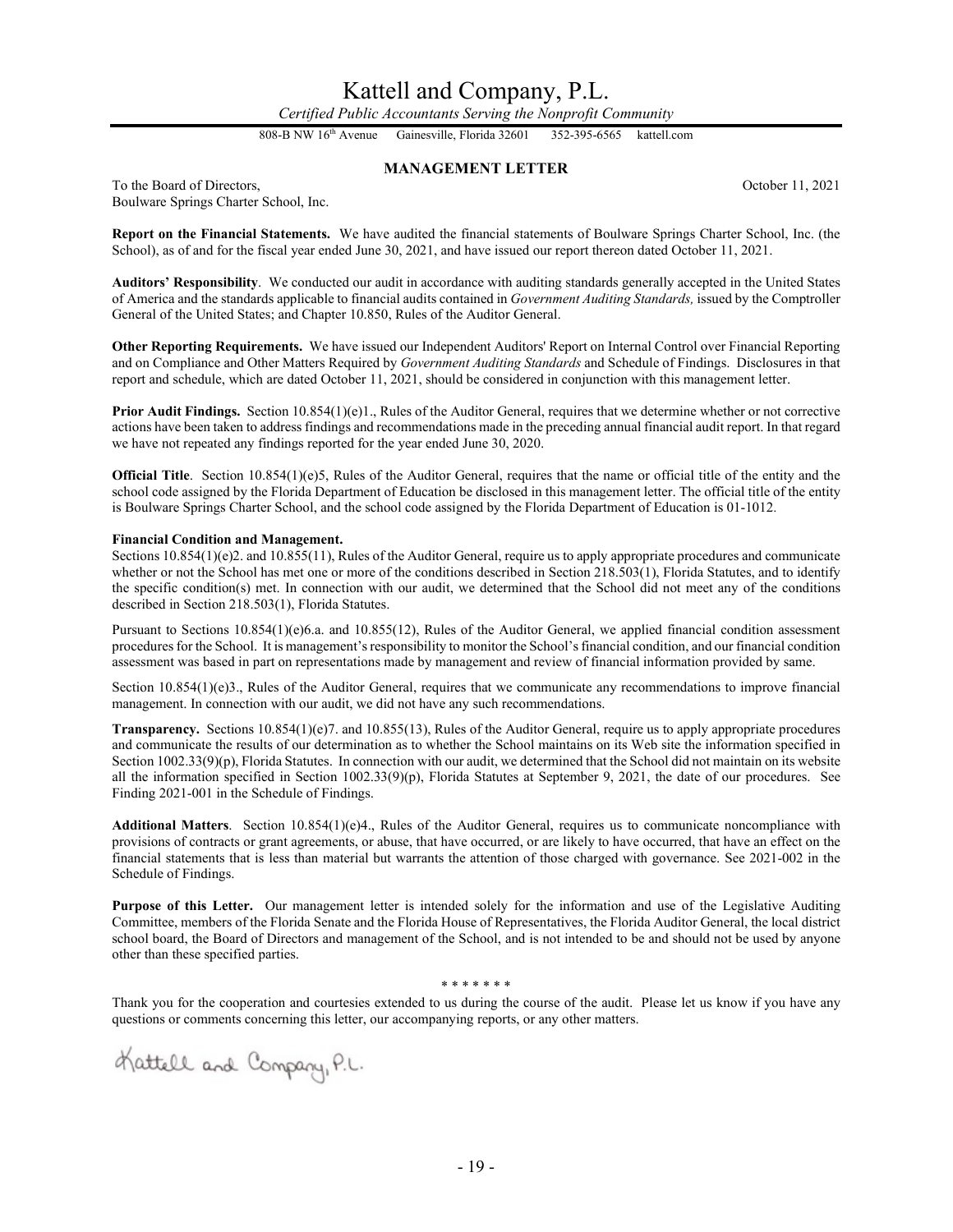*Certified Public Accountants Serving the Nonprofit Community*

808-B NW 16th Avenue Gainesville, Florida 32601 352-395-6565 kattell.com

### **INDEPENDENT AUDITORS' REPORT ON INTERNAL CONTROL OVER FINANCIAL REPORTING AND ON COMPLIANCE AND OTHER MATTERS REQUIRED BY**  *GOVERNMENT AUDITING STANDARDS*

Board of Directors of Boulware Springs Charter School, Inc.

We have audited, in accordance with auditing standards generally accepted in the United States of America and the standards applicable to financial audits contained in *Government Auditing Standards*, issued by the Comptroller General of the United States, the financial statements of the governmental activities and each major fund of Boulware Springs Charter School, Inc. (the School), as of and for the year ended June 30, 2021, and the related notes to financial statements, which collectively comprise the School's basic financial statements, and have issued our report thereon dated October 11, 2021.

#### Internal Control Over Financial Reporting

In planning and performing our audit of the financial statements, we considered the School's internal control over financial reporting (internal control) as a basis for designing audit procedures that are appropriate in the circumstances for the purpose of expressing our opinions on the financial statements but not for the purpose of expressing an opinion on the effectiveness of the School's internal control. Accordingly, we do not express an opinion on the effectiveness of the School's internal control.

A deficiency in internal control exists when the design or operation of a control does not allow management or employees, in the normal course of performing their assigned functions, to prevent, or detect and correct misstatements on a timely basis. A material weakness is a deficiency, or combination of deficiencies, in internal control, such that there is a reasonable possibility that a material misstatement of the School's financial statements will not be prevented, or detected and corrected on a timely basis. A significant deficiency is a deficiency, or a combination of deficiencies, in internal control that is less severe than a material weakness, yet important enough to merit attention by those charged with governance.

Our consideration of internal control was for the limited purpose described in the first paragraph of this section and was not designed to identify all deficiencies in internal control that might be material weaknesses or significant deficiencies and therefore, material weaknesses or significant deficiencies may exist that were not identified. Given these limitations, during our audit we did not identify any deficiencies in internal control that we consider to be material weaknesses.

#### Compliance and Other Matters

As part of obtaining reasonable assurance about whether the School's financial statements are free from material misstatement, we performed tests of its compliance with certain provisions of laws, regulations, contracts and grant agreements, noncompliance with which could have a direct and material effect on the financial statements. However, providing an opinion on compliance with those provisions was not an objective of our audit and, accordingly, we do not express such an opinion. The results of our tests disclosed no instances of noncompliance or other matters that are required to be reported under *Government Auditing Standards.*

#### School's Response to Finding

The School's response to the finding identified in our audit is described in the accompanying letter from the School. The School's response was not subjected to auditing procedures applied in the audit of the financial statements and, accordingly, we express no opinion on it.

#### Purpose of this Report

The purpose of this report is solely to describe the scope of our testing of internal control and compliance and the results of that testing, and not to provide an opinion on the effectiveness of the School's internal control or on compliance. This report is an integral part of an audit performed in accordance with *Government Auditing Standards* in considering the School's internal control and compliance. Accordingly, this communication is not suitable for any other purpose.

**\* \* \* \* \* \* \***

As required by the Rules of the Auditor General of the State of Florida, we noted certain matters that we reported to management of the School in the management letter dated October 11, 2021.

Kattell and Company, P.L.

October 11, 2021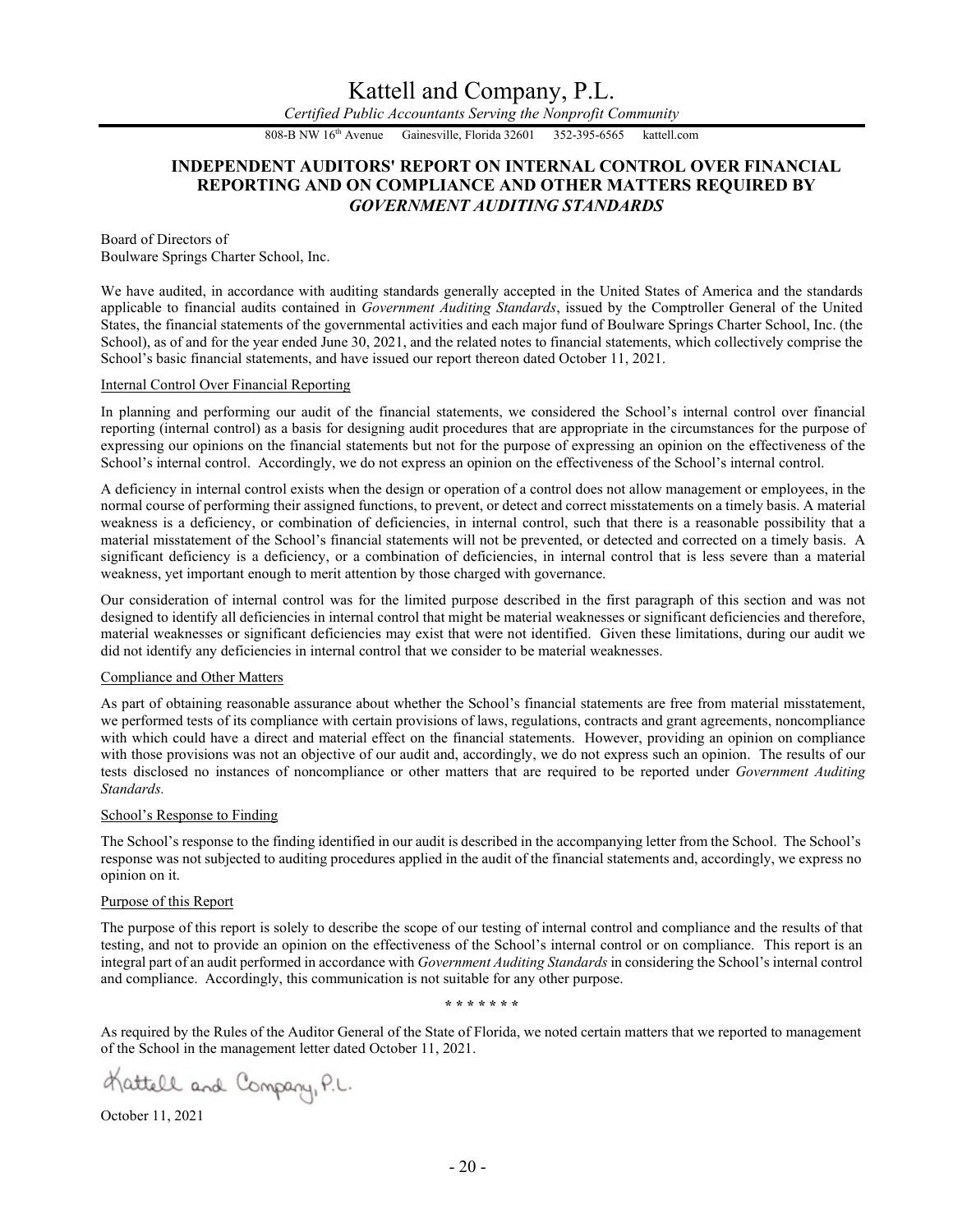## **Schedule of Findings June 30, 2021 Boulware Springs Charter School, Inc.** *A Component Unit of the Alachua County District School Board*

### **Transparency**

#### **2021-001 Information on School Website**

The School has developed a website that includes most information required by Sections  $1002.33(9)(p)$  and  $1002.33(21)(3)$ , Florida Statutes; however, the audited financial statements for the year ended June 30, 2020, were not available on September 9, 2021, the date of our procedures.

#### **Immaterial Noncompliance**

#### **2021-002 Related Party Transactions**

*Finding –*

The board voted on a matter related to a family member of a board member. However, the board minutes did not reflect that the related board member, prior to the vote begin taken, stated the nature of the board member's interest in the matter and did not reflect that the board member abstained from voting.

*Criteria* – Section 112.3143(3)(a), Florida Statutes, states:

"No county, municipal, or other local public officer shall vote in an official capacity upon any measure which would inure to his or her special private gain or loss; which he or she knows would inure to the special private gain or loss of any principal by whom he or she is retained or to the parent organization or subsidiary of a corporate principal by which he or she is retained, other than an agency as defined in s. [112.312\(](http://www.leg.state.fl.us/Statutes/index.cfm?App_mode=Display_Statute&Search_String=&URL=0100-0199/0112/Sections/0112.312.html)2); or which he or she knows would inure to the special private gain or loss of a relative or business associate of the public officer. Such public officer shall, prior to the vote being taken, publicly state to the assembly the nature of the officer's interest in the matter from which he or she is abstaining from voting and, within 15 days after the vote occurs, disclose the nature of his or her interest as a public record in a memorandum filed with the person responsible for recording the minutes of the meeting, who shall incorporate the memorandum in the minutes."

*Recommendation –* It there is a conflict of interest, the board member should publicly declare a conflict and abstain from voting on the matter. This should be recorded in the board minutes.